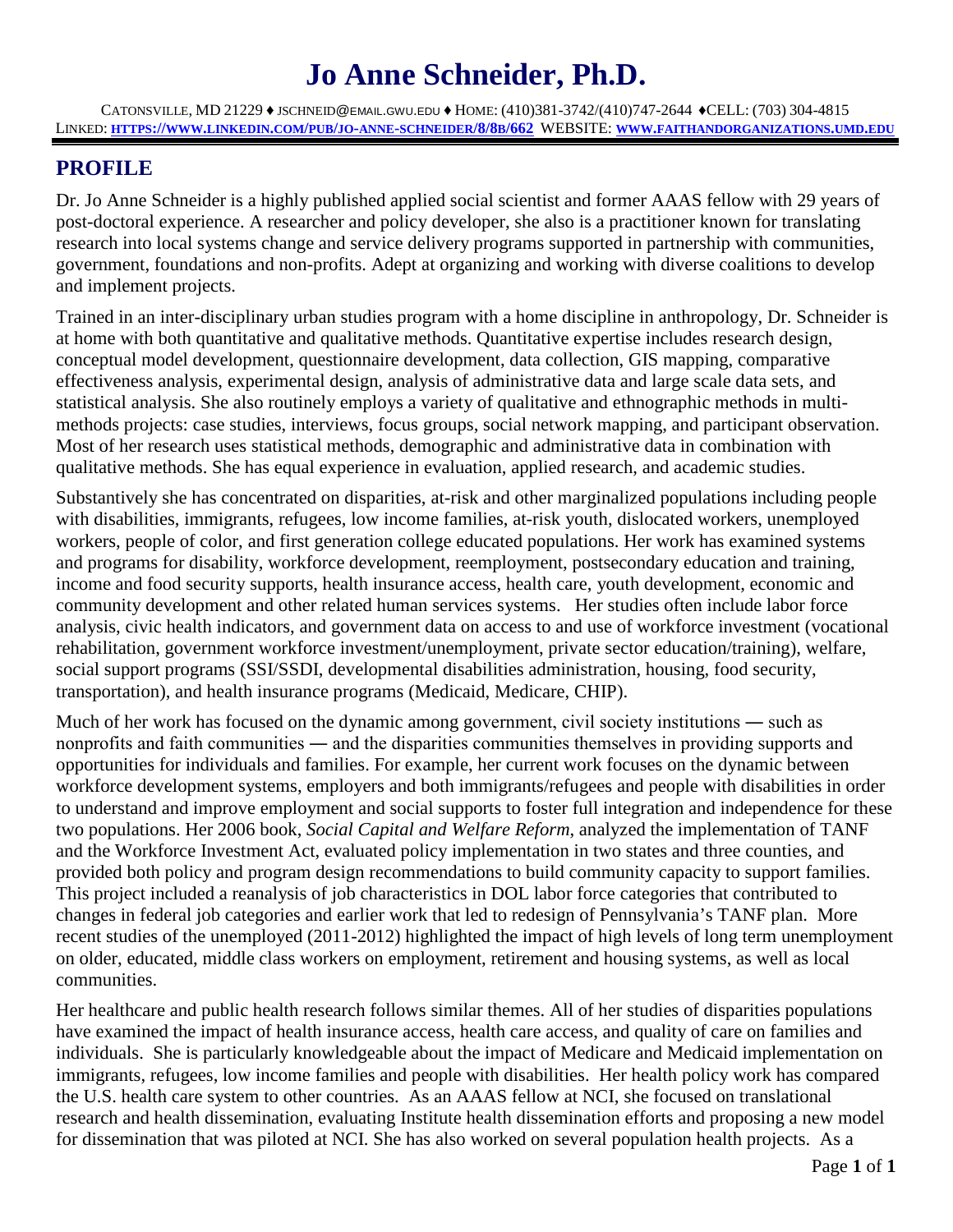social scientist at HRSA, she analyzed national level large scale databases to understand trends in the health workforce. She also completed federal project officer certification while at HRSA.

Dr. Schneider has an established reputation and solid working connections with foundations, U.S., Canadian and U.K. government agencies. Funders include the Annie E Casey Foundation, Ford Foundation, Lilly Endowment, Aspen Institute, and National Science Foundation. Government projects have been done with NIH, HHS, DOL, SSA, and the Office of Refugee Resettlement, as well as state and local government agencies.

# **EDUCATION**

- Ph.D. Anthropology, Temple University, Philadelphia, PA, 1988 Dissertation Title: *In the Big Village: Economic Adjustment and Identity Formation for Eastern European Refugees in Philadelphia, PA*
- M.A. Anthropology, Temple University, Philadelphia, PA, 1986 Computer Science Courses, Montgomery College, Rockville, MD, and George Washington University, Washington, DC, 1980-1981
- B.A. (Honors) Anthropology & Theatre, Lewis and Clark College, Portland, OR, 1979

# **EMPLOYMENT HISTORY**

# *Post-doctoral Employment*

| $2000$ – Present | Chrysalis Collaborations (2015-present)/Independent Consultant, Catonsville, MD:<br>Principal                                                                                                                                                                                                                                                                                                            |
|------------------|----------------------------------------------------------------------------------------------------------------------------------------------------------------------------------------------------------------------------------------------------------------------------------------------------------------------------------------------------------------------------------------------------------|
|                  | Research, Policy and Program Design, Workshops.                                                                                                                                                                                                                                                                                                                                                          |
|                  | Recent clients: Knight Foundation, Technometrica, Social Security Administration, Image<br>Center for People with Disabilities, Annie E. Casey Foundation, Arc of<br>Maryland and Maryland Developmental Disabilities Administration, Weill<br>Cornell Medical Center, Principal Investigators Association, Kidney Wise,<br>Foundation for Community Empowerment (see consulting section for<br>details) |
| $2005$ – Present | George Washington University, Washington, DC<br><b>Associate Research Professor</b><br>Institute of Public Policy, School of Public Policy and Public Administration (2005-2007)<br>Department of Anthropology (2005-Present)                                                                                                                                                                            |
| $2009 - 2010$    | University of Maryland College Park, College park, MD<br><b>Anthropology Department</b><br><b>Associate Research Professor</b>                                                                                                                                                                                                                                                                           |
| $2007 - 2009$    | University of Baltimore, Baltimore, MD<br>Schaefer Center for Public Policy<br><b>Research Associate</b>                                                                                                                                                                                                                                                                                                 |
| $2003 - 2005$    | National Cancer Institute, Bethesda, MD<br>Center for Strategic Dissemination and Division of Cancer Control and Populations Sciences<br>American Association for the Advancement of Science Fellow                                                                                                                                                                                                      |
| $2002 - 2005$    | Catholic University of America, Washington, DC<br>Life Cycle Institute, Visiting Scholar (2002-2003)<br>National Catholic School of Social Service, Research Associate (2003-2005)                                                                                                                                                                                                                       |
| $2002 - 2003$    | Georgetown University, Washington, DC                                                                                                                                                                                                                                                                                                                                                                    |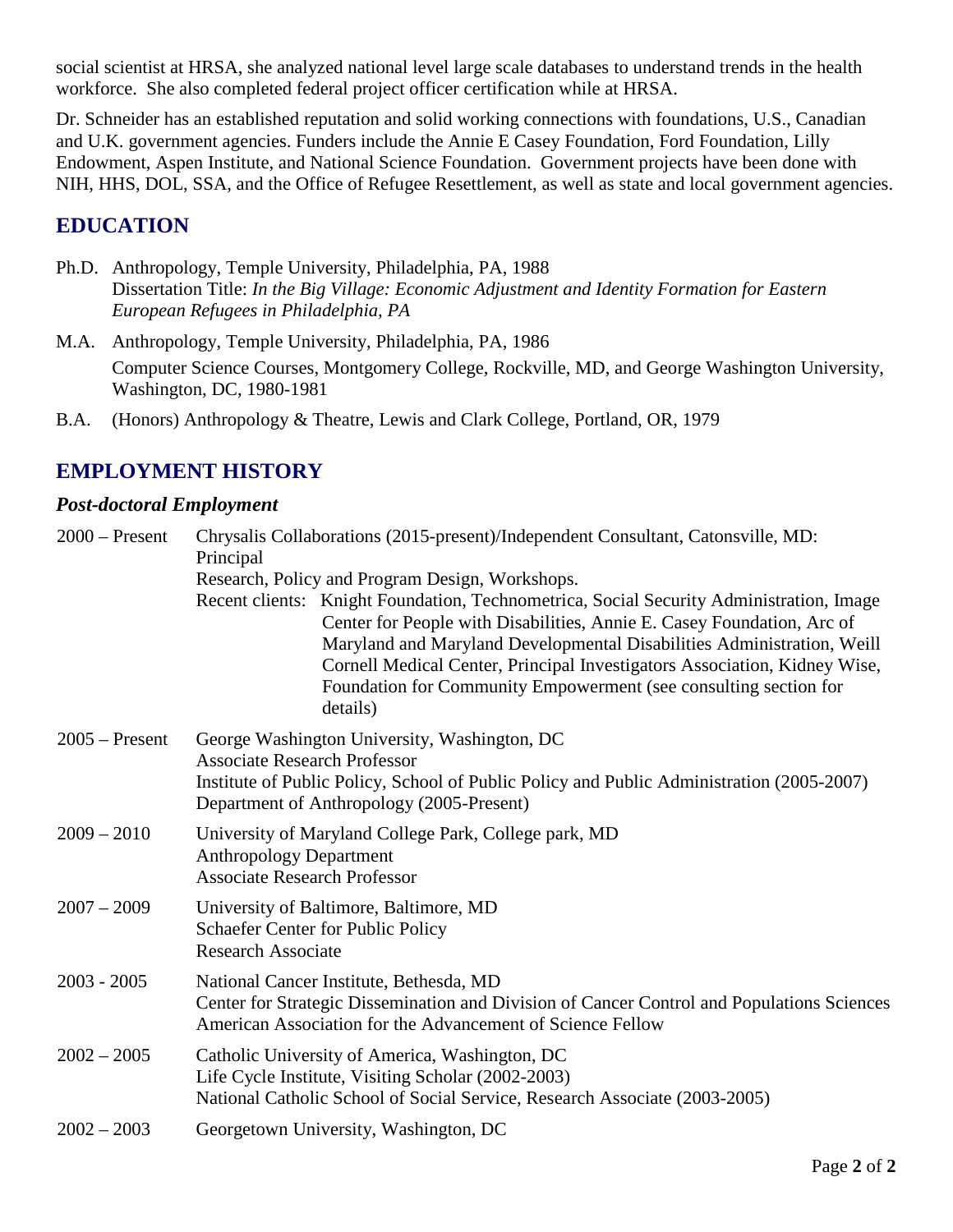|                                         | Georgetown Public Policy Institute, Center for the Study of Voluntary Organizations and<br>Service<br>Visiting Scholar (2002)<br>Affiliate Scholar (2002-2003)                                              |  |
|-----------------------------------------|-------------------------------------------------------------------------------------------------------------------------------------------------------------------------------------------------------------|--|
| $2000 - 2002$                           | Indiana University Pennsylvania, Indiana, PA<br>Department of Sociology<br><b>Associate Professor</b>                                                                                                       |  |
| $1997 - 2000$                           | University of Wisconsin-Parkside, Kenosha, WI<br>Department of Sociology and Anthropology<br><b>Assistant Professor</b>                                                                                     |  |
| $1992 - 1997$                           | Institute for the Study of Civic Values, Philadelphia, PA<br>Assistant Director (1994-1997)<br>Program Director (1992-1994)                                                                                 |  |
| $1989 - 1990$                           | United States Congress, Washington, DC<br><b>Congressional Fellow</b><br>Office of Senator Metzenbaum (April-October)<br>House Subcommittee on Immigration, Refugees, and International Law (January-March) |  |
| $1988 - 1990$                           | Temple University, Philadelphia, PA<br>Project Coordinator, Changing Relations Project<br><b>Adjunct Assistant Professor, Anthropology Department</b>                                                       |  |
| <b>Selected Pre-doctoral Employment</b> |                                                                                                                                                                                                             |  |

# 1985 – 1987 Philadelphia Geriatric Center, Philadelphia, PA Researcher: Research, statistical analysis, questionnaire and analysis design, developed data tracking systems, on study on the care givers of frail elderly. 1983 - 1984 Child Guidance Clinic, Philadelphia, PA, Senior Research Associate

| $1981 - 1982$                  | Systems and Computer Technology,                    |
|--------------------------------|-----------------------------------------------------|
|                                | Temple University Computer Center, Philadelphia, PA |
|                                | Academic Consultant                                 |
|                                | Manager Student Consulting Office                   |
| $\lambda$ $\sim$ $\sim$ $\sim$ | TTT T T                                             |

1979 – 1981 Westat Inc., Rockville, MD, Programmer/Researcher

# **AWARDS AND HONORS**

American Association for the Advancement of Science, NIH Science Policy Fellowship (2003-2005)

Finalist, Robert Park Award, Community and Urban Section, American Sociological Association for *Reshaping Ethnic and Racial Relations in Philadelphia: Immigrants in a Divided City* (1996)

PennSERVE Community-Based Service Learning Fellow, Region 12 (1994-1995)

American Anthropological Association, Congressional Fellowship (1989-1990)

Bernard C. Watson Award for the Outstanding Dissertation in the Social Sciences or Education, Temple University (1988)

National Science Foundation dissertation improvement grant for *Economic Adjustment and Identity Formation for Eastern European Refugees* (1986)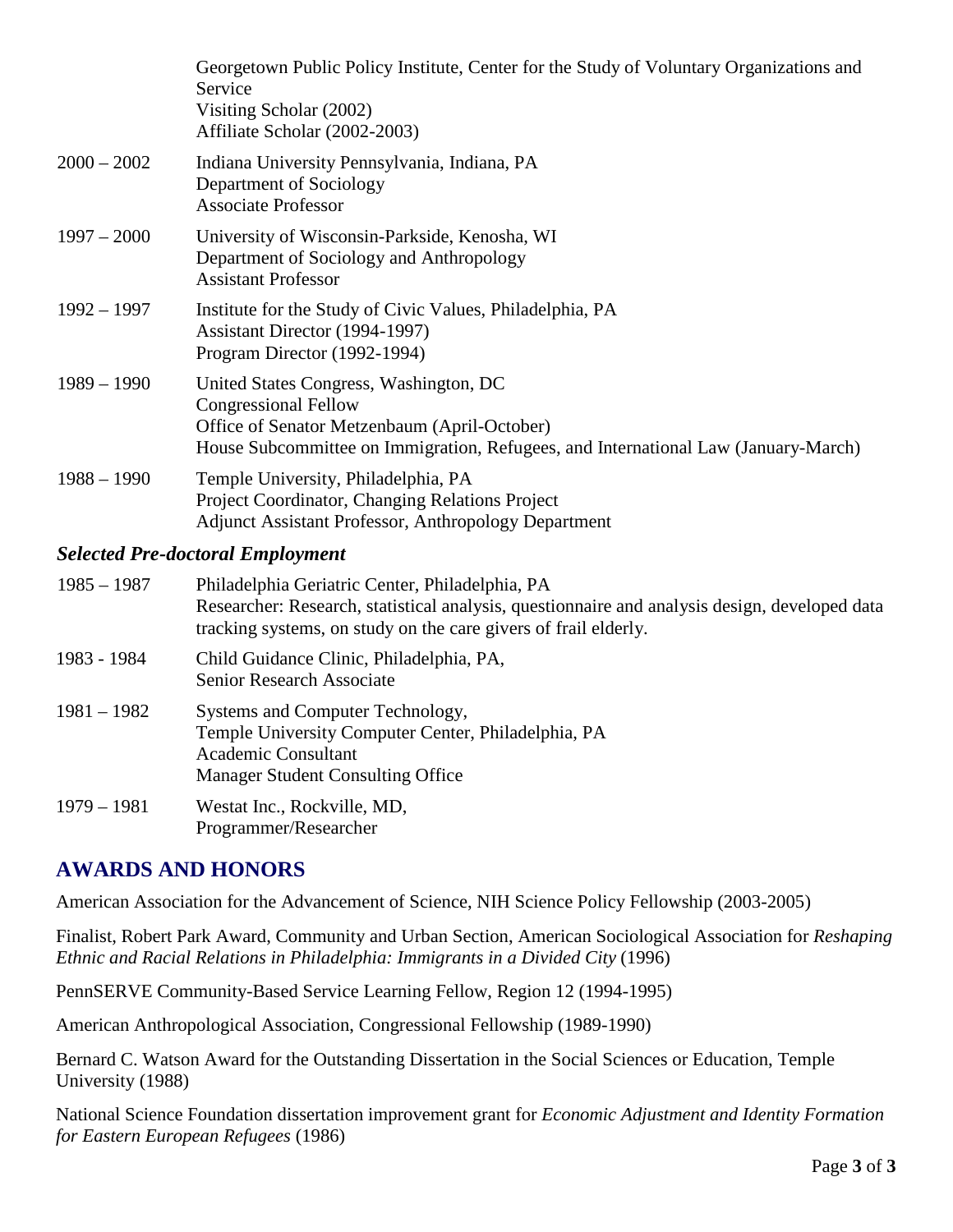# **SELECTED PROJECT EXPERIENCE**

# *Selected Research Projects*

#### **Consultant/Principal Investigator: Housing for Our Kids with Disabilities in New York City(2016-2017):**

Working with a group of families interested in developing innovative, integrated housing for their transitioning youth with disabilities, explored housing options for people with disabilities in New York, national innovative housing models, and options to develop and maintain an innovative housing model. Phase one of the project involved policy and systems research on housing, developing an innovative housing model, identifying resources to develop and implement the model, and connecting families with those resources**.**

#### **Principal Investigator: Successful Employment for People with Disabilities Project (2011-present)**

*Sponsor.* Image Center for People with Disabilities and Independence Now (Maryland Centers for Independent Living for People with Disabilities)

**Project Description:** Research to practice project designed to identify attributes of the environment and individuals that lead to successful careers for people with disabilities and translate findings into evidence based employment programs and training curricula. Responsible for design and implementation of research study, statistical analysis of ACS and Social Security Administration statistics to determine target populations and program strategies. Worked with Image Center executive director to create and work with advisory committee for the project. Responsible for translating research into programs, curricula and other products in conjunction with agency executive directors and other project staff. Currently developing evidence based employment programs based on initial research.

**Principal Investigator: Long Term Unemployment and the Recovery (2010-2011):** Statistical analysis, interviews, ethnography, and policy recommendations using DOL data and qualitative data on the impact of the recession and weak recovery on the general population and people with disabilities. Created and disseminated two policy reports: *Who are the Long Term Unemployed in this Recession and What can be Done to Help Them?* <http://www.thecyberhood.net/documents/papers/unemployment.pdf> and *How has the recession affected employment for people with disabilities?* <http://www.imagemd.org/disability-unemployment-report.doc>

#### **Principal Investigator and Project Director, Faith and Organizations Project (2000-2015)**

*Sponsors***.** Pilot study: Bradley Foundation, Louisville Institute, and Shoemaker Fund. Phase 1 Study: Lilly Endowment.

*Project Description.* Responding to a request from faith community and faith-based organization (FBO) leaders, the project developed and implemented a series of research-to-practice projects designed to 1) understand the relationship between founding communities and FBOs, 2) understand the role of founding faith traditions in systems and practices, 3) clarify the role of FBOs in their sector and relationships with government and other funders, and 4) understand relationships with people served by FBOs. Compared organizations providing health, senior services, social services, community development and education founded by Catholics, Mainline Protestants, Jews, Evangelicals, Peace churches, Muslims, and African American Christians. (See <http://www.faithandorganizations.umd.edu/> for products and additional details**)**

- Recruited and managed team of approximately 25 researchers and dissemination staff through eight university subcontracts. Research combined agency case studies, participant observation, interviews, focus groups and analysis of available administrative and statistical data.
- Wrote grants, developed sponsors and host agencies, responsible for project management, financial administration and staff management of project.
- Edited a special issue of *Nonprofit and Voluntary Sector Quarterly* featuring articles from the project and related research, published several articles from project data, and oversaw writing and production of various products, website, and other media from the project*.* Developed and presented at conferences, workshops, webinars and other venues for various academic, policy and practitioner audiences. Mentored, reviewed, and oversaw staff publications and presentations.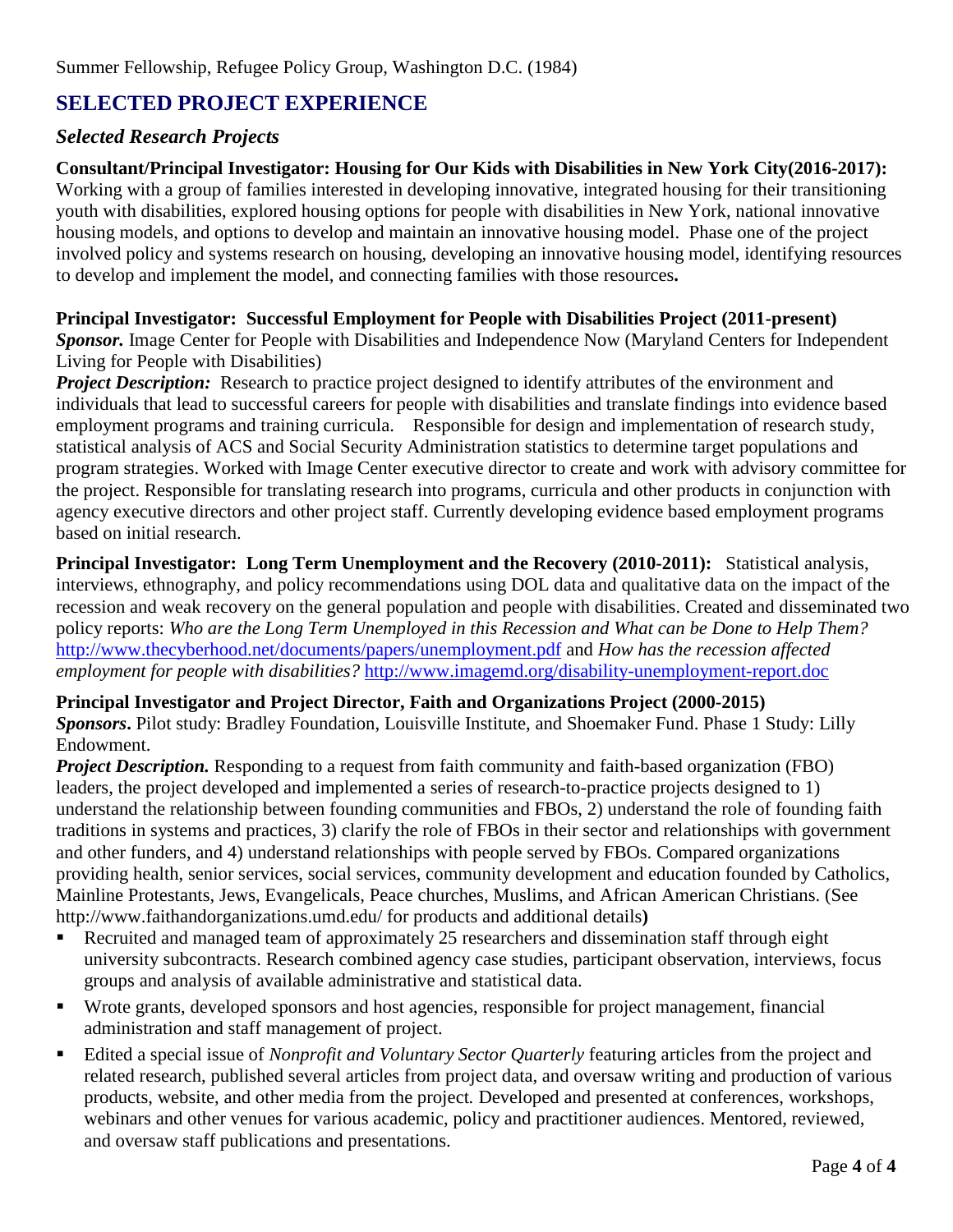Staffed policy committee, developed policy statement, and presented findings to federal government representatives from the White House Faith Based and Neighborhood Initiatives office, HHS, SBA and several other independent agencies

# **Field Operations Manager, Maryland Quality of Life Survey (QOL), IRI (2012)**

*Sponsor.* Maryland Developmental Disabilities Administration (DDA)

Hired on a short term contract to transition Maryland's QOL from Ask Me! to National Core Indicators, using people with IDD as interviewers. National Core Indicators is a nationally normed study of quality of life for people with disabilities used by over half of the states in the U.S.. Maryland is the only state that requires that all interviewer teams include people with developmental disabilities as interviewers. Developed hiring, training, survey collection and receipt control systems; hired and trained staff; co-managed data collection; documented start up process.

#### **Researcher, Ask-Me! Project and Disability Systems Projects (2008-2010)**

*Sponsor.* Maryland Developmental Disabilities Administration (DDA)

*Project Description.* With consulting support from Bonham Research, the [Arc of Maryland](http://www.thearcmd.org/) conducted Ask Me! ― an annual quality of life study of adults in Maryland with intellectual and developmental disabilities (IDD) that was conducted for DDA. It fulfilled a federal mandate to assess quality of life for people served by DDA and is unique in the field because it was developed in partnership with a wide array of self-advocacy organizations and employed people with IDD in all phases of the research. Dr. Schneider's activities involved four separate projects:

- Ask Me! Revisions. Developed a revised version of the questionnaire and documented the history and rationale for Ask Me! over its first 10 years. Tasks included developing and conducting focus groups, participating in questionnaire design and piloting, developing on-line surveys for various stakeholder groups, performing a background literature review, analyzing project development over time, and developing reports.
- *Study of Workforce and Service Coordination Systems*. Qualitative study using focus groups, key informant interviews and document review. In partnership with Arc of Maryland staff, developed, conducted, analyzed and wrote report evaluating workforce investment, employment and service coordination systems for people with disabilities in Maryland.
- *Peer Interviewer Study.* Ask Me! employed IDD adults to perform interviewing, coding and data entry tasks. Conducted a depth interview study of the impact of employment with Ask Me! on current and former Ask Me! interviewers. Designed project, conducted research, analyzed data, and wrote report and draft academic paper.
- *Agency Snapshot Tool.* Working with Arc of Maryland staff, created a tool for use by Ask Me! and agency staff to perform visual quality checks using rapid observation techniques of any agency serving people with IDD that uses Ask Me!.

Also designed two future research projects on disability service systems and organizations that would connect Ask Me! data to assessments of organizations serving people with disabilities.

# **Principal Investigator, Social Capital and At-Risk Communities (2002-2010)**

#### *Sponsor.* Annie E Casey Foundation

*Project Description.* A series of projects that built on Dr. Schneider's previous studies of social capital for communities, social service agencies, faith communities, families and individuals. The projects supported the foundation's initiatives on social capital and the *Making Connections* initiative, a multi-city research/practice project to build capacity in targeted neighborhoods. Research included key informant and depth interviews, case studies, document review, GIS analysis and statistical analysis of data collected by Urban Institute for the *Making Connections* Initiative. Responsible for grant writing and financial administration of project.

# **Principal Researcher, Model for Disseminating Evidence Based Health Education and Health Services Products through Government and Private Systems (2004-2005)**

*Sponsor.* National Cancer Institute (AAAS fellow's project)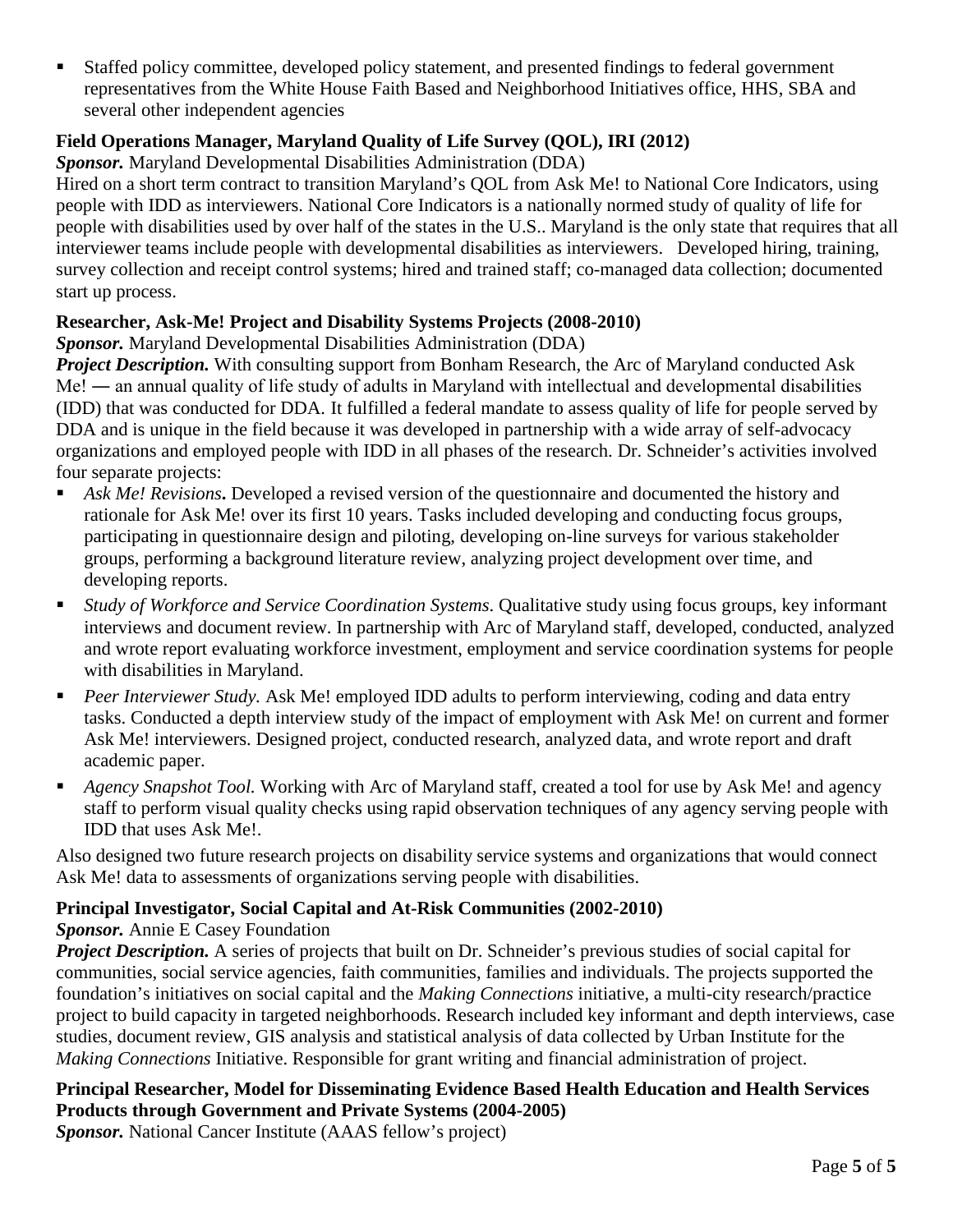*Project Description.* Performed research and designed model for disseminating evidence-based health practices to marginalized populations. The model derived from prior research on the roles of community-based organizations (CBOs), FBOs and social capital for disparities populations (low income, immigrant/refugee, people of color, and people with disabilities). The model uses social capital, network, and system design theory to identify key community stakeholders and partner with them to disseminate products, programs and information. Model was piloted by NCI after the fellowship. Discussed pilot outcomes with NCI staff.

#### **Principal Researcher, Knowledge Transfer Teams Evaluation (2003-2004)**

*Sponsor.* National Cancer Institute (NCI). Internal project conducted while an AAAS fellow assigned to the Division of Cancer Control and Population Sciences, NCI.

*Project Description.* Developed and conducted an evaluation of NCI dissemination activities using a combination of records review, NCI database analysis, interviews, and systems analysis. Proposed database system and other changes to improve tracking of dissemination activities.

#### **Research Scientist, Gateway Cities Religion and the New Immigrants Study (2002-2003)** *Sponsor.* Pew Charitable Trust

*Project Description.* As part of the Washington DC project (Dean Hoge and Michael Foley PIs) in the Pew Charitable Trust's *Gateway Cities* initiative ― a multi-site national study of the integration of post-1964 immigrants into U.S. society, developed and conducted research on social service agencies either founded by or serving immigrants from selected populations. The Washington DC project was conducted under the auspices of Life Cycle Institute, Catholic University of America. Research combined qualitative and quantitative methods ― case studies, agency and congregational surveys, key informant interviews, rapid ethnography and document reviews. Also included statistical analysis of quantitative data collected by the larger study to develop analysis contributing to team project reports and publications. Led development of a dissemination conference targeted toward Washington DC area governments and non-profit and faith community leaders working with immigrants. Presented at conferences and wrote conference proceedings papers.

# **Principal Investigator, Kenosha Social Capital Study (1999-2001)**

*Sponsors.* Aspen Institute Non-Profit Sector Research Fund and the Palmer Foundation *Project Description.* A **s**tudy of the Latino and African American sub-communities of Kenosha focusing on the dynamic among Latino and African American CBOs and churches; community residents; employers; and the city-wide community organization and faith community contexts in order to improve health, employment, workforce development, social welfare, and human services delivery systems. Organized a coalition of these

community groups along with the Kenosha County Job Center, Kenosha city government, Kenosha County Department of Human Services. Multi-method study consisting of four components: 1) case studies and participant observation in key organizations and churches serving these communities; 2) life history interviews with families regarding social resources, use of workforce investment and human services systems, work, education, and involvement in organizations and churches; 3) quantitative survey of employment practices of Kenosha employers; and 4) needs assessment survey of the Kenosha Latino and African American populations. Designed project, led research, performed analysis, wrote reports, and worked with coalition and government to translate findings into social service systems change. Over 5,000 copies of report downloaded to date. Responsible for grant writing, sponsor interactions, project management, staff and financial administration of project. (See [home.gwu.edu/~jschneid](http://home.gwu.edu/%7Ejschneid) for report)

#### **Principal Investigator, Silver Spring Neighborhood Center Evaluation and Needs Assessment Study (1998-1999)**

*Sponsors.* Connelly Foundation and Opportunities Industrial Center of Greater Milwaukee *Project Description.* Led team of faculty, student and consulting researchers from University of Wisconsin-Milwaukee, University of Wisconsin-Parkside and a nonprofit center in a needs assessment and impact evaluation of the effects of changing welfare, workforce development, health insurance, and child welfare policy on a Milwaukee CBO, its neighborhood, and its participants. The Silver Spring Neighborhood Center is a settlement house using a one-stop-shop model for the entire age range through partnerships with 15 organizations. Conducted a multi-method study consisting of four components: 1) case studies and participant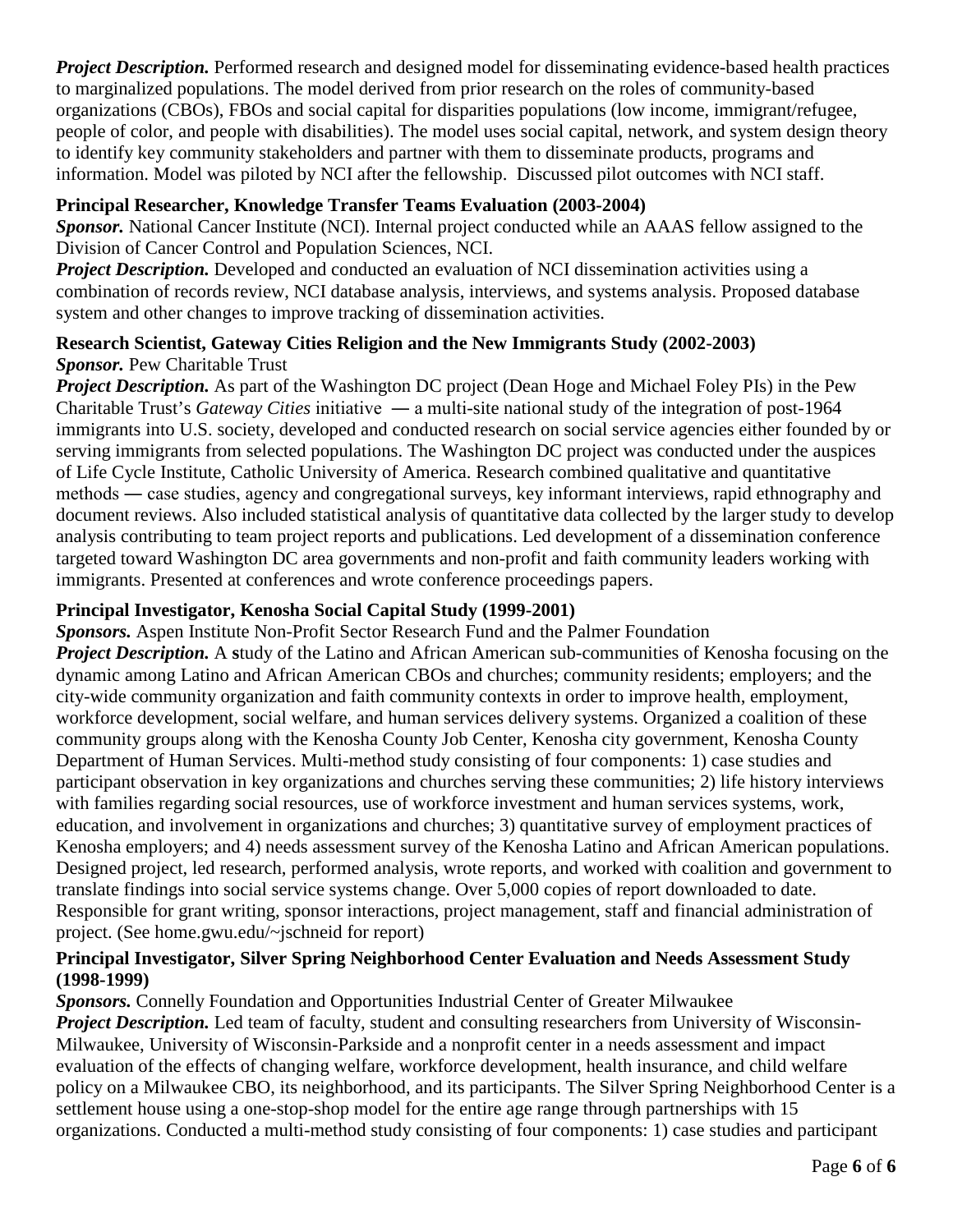observation of the neighborhood settlement house and the agencies associated with it; 2) depth interviews of participants; 3) community resource analysis through statistical mapping of the neighborhood, windshield survey of community organizations, and interviews with selected organizations and churches; and 4) statistical analysis of the CBO's administrative databases and correlation of those data with available demographic resources on the community*.* Conducted agency evaluation and comparative effectiveness evaluation comparing this organization to others performing similar health, workforce investment and human services programs. Worked with agency to build its capacity and assist in efforts to foster neighborhood change. Responsible for fundraising, project management, staff management, and financial administration of project.

#### **Project Director and Principal Investigator, Kenosha Conversation Project (1997-1998)** *Sponsor.* Palmer Foundation

*Project Description.* Led a community needs assessment, local systems change and policy change process regarding workforce development and welfare reform in Kenosha, WI ― one of the models for the 1996 welfare reform legislation and health insurance reform. Research consisted of 1) focus groups with stakeholders including participants in Kenosha area nonprofits; administrators, program managers and line staff of the Kenosha County Job Center (KCJC) and Kenosha County Department of Human Services; social service agency staff; employers; government officials; church representatives; and advocacy organizations; 2) interviews with key people involved in welfare reform; and 3) case studies and participant observation in KCJC and an advocacy organization. Developed coalition of government, non-profit and faith community stakeholders who oversaw the research process, participated in a listening project conference, and developed action activities using findings. Responsible for grant writing, financial administration, hiring and staff management The study received both national and international attention. Over 3,000 copies of the report were distributed to state and local governments, community and faith organizations dealing with welfare, and requestors from foreign countries. Dr. Schneider was interviewed by Cokie Roberts for National Public Radio (NPR).

# **Principal Investigator and Program Director, Studies of Workforce Development, Welfare, Health Insurance, and Training in Philadelphia (1988-2009)**

# *Sponsor.* Philadelphia Private Industry Council (PIC)

*Project Description.* As Assistant Director at the Institute for the Study of Civic Values, designed and led a series of applied, evaluation and action research projects designed to understand the public health insurance, welfare and workforce investment system in Philadelphia as well as outcomes research on welfare, health insurance access, post-secondary education and training. Dr. Schneider developed the studies at the request of the Campaign for Self Sufficiency, a coalition of training providers, adult basic education providers, community legal services, advocacy organizations, the Mayor's Commission on Literacy, and the Philadelphia Private Industry Council (PIC). The research included the following individual projects. Responsible for all aspects of staff, financial, and project management on all projects.

- *Economic, Racial and Educational Census Mapping Project* (1997 & 2009). Analysis of census maps of Philadelphia and the Philadelphia region as background demographic data for other research and program development.
- *The Rapid Attachment Study* (1996-1998). Quantitative analysis and interventions outcome evaluation of an administrative database for a short-term job readiness and job placement program. The database included demographic information, work, post-secondary education and training history, health insurance, and job placement information. Performed an outcomes analysis of the relationship of previous work and training experience to placement and a GIS mapping analysis of the relationship between where participants live and where they work.
- *Social Network Study* (1996-1997). Quantitative study of people enrolled in nine post-secondary education programs or community colleges. The study linked the experience of trainees to types of training providers (for-profit, non-profit, mandatory, different types of skills training) and was used to develop a typology of work/education experience and provide outcomes data on different types of training programs and providers.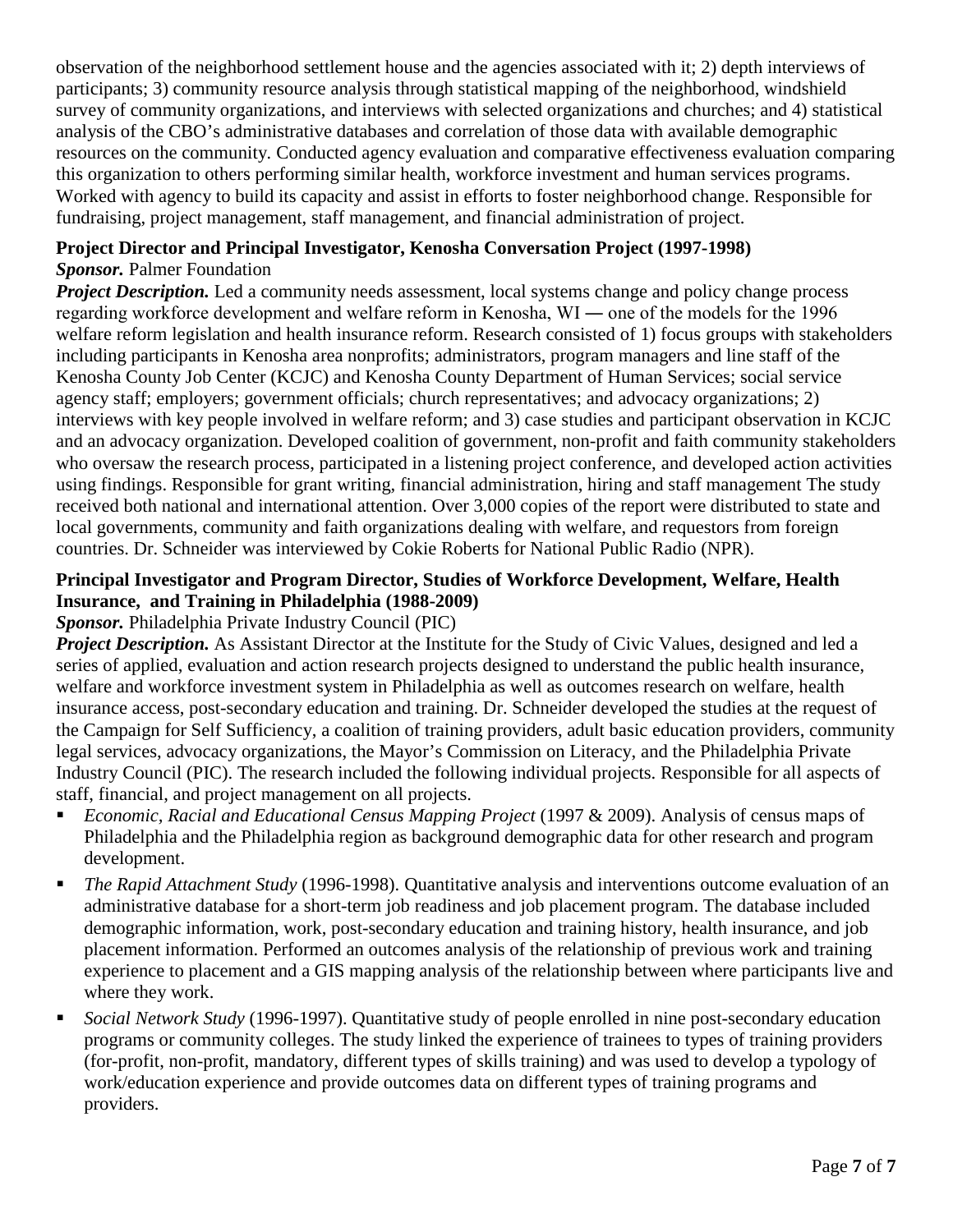- *Life Experience of Welfare Recipients* (1992-1996)**.** The qualitative companion project to the Social Network Study including life history interviews of 20 individuals and participant observation of over 100 public assistance recipients in various education and training programs offered by the Institute for the Study of Civic Values (ISCV)*.*
- *The Alternative Work Experience Program Evaluation* (1993-1995). Quasi-experimental design evaluation of a model service learning post-secondary education and work experience program for people on welfare run by ISCV. The evaluation was based on program statistics, case studies, document review, and ethnographic observations of that program from 1993 through 1995.
- *Survey of Training Providers in Philadelphia* (1992-1993). Combined survey, case study, and document review of 29 adult basic education and training programs in Philadelphia.
- *The Education and Training System in Philadelphia* (1992-1993). Companion ethnographic study to the Survey of Training Providers examining Philadelphia PIC and Commonwealth and Federal documents on training and welfare reform.
- *Community Women's Education Project (CWEP) Survey Analysis* (1988-1993). Statistical analysis of intake survey of all women enrolled in the CWEP workstart program over 5 years. CWEP provided adult basic education and career preparation programs for women.

### **Project Coordinator, Changing Relations: Newcomers and Established Residents in Philadelphia (1988- 1989)**

# *Sponsor.* Ford Foundation

*Project Description*. Co-led one of six sites on a national study looking at the dynamics between newcomers and established residents in U.S. communities (Judith Goode co PI). The Philadelphia project focused on schools, workplaces and CBOs in three neighborhoods. The project examined on interactions among U.S. born whites, Polish émigrés, Latinos, African Americans and Koreans. Research included participant observation, interviews with representative families and key leaders, a combined quantitative/qualitative survey of local families, analysis of available statistics and secondary source material. Designed and implemented the study. Managed project operations and financial records. Hired, trained and co-supervised staff and consultants. Maintained communication with other sites and national project board. Wrote grant reports, policy reports, papers and book. Developed and maintained contacts with city-wide institutions and community organizations, schools, workplaces and community leaders. Organized working groups to implement project findings. Developed federal legislation to implement findings.

#### *Selected Direct Service Program Design Projects*

#### **Project Director, Bridges Project, Philadelphia (1989-1996)**

*Sponsors.* Lawrence Saunders Fund, Emergency Aid of Pennsylvania Foundation, Marianist Sharing Fund, Tyson Memorial Fund, D'Olier Fund, the Abolition Society, the Wurtz Foundation and Bread and Roses Community Fund, individual donors and in-kind support from participating Friends Meetings and non-profit organizations.

*Project Description.* Designed and implemented *Bridges,* an evidence-based program for middle and high school age youth that builds long-term relationships across racial, ethnic, national and class lines through mentoring, large group activities and guided discussion. The model project ran for five years (1992-1996) under the auspices initially of the Central Philadelphia Monthly Meeting of the Religious Society of Friends (Quakers) (CPMM), with fiscal sponsorship by the Norris Square Neighborhood Project and general oversight through a combination of the Philadelphia Quarterly Meeting and an independent advisory committee. The project was initially developed by an intergroup relations committee at CPMM, which later formed part of the initial advisory committee. It drew on research from the *Changing Relations Project* and related research, plus earlier Quaker intergroup relations initiatives. Developed project proposal and community partners, wrote funding request, hired and managed staff, and oversaw program. At the close of the model project, negotiated transfer of the project to Friends Neighborhood Guild and wrote model dissemination report.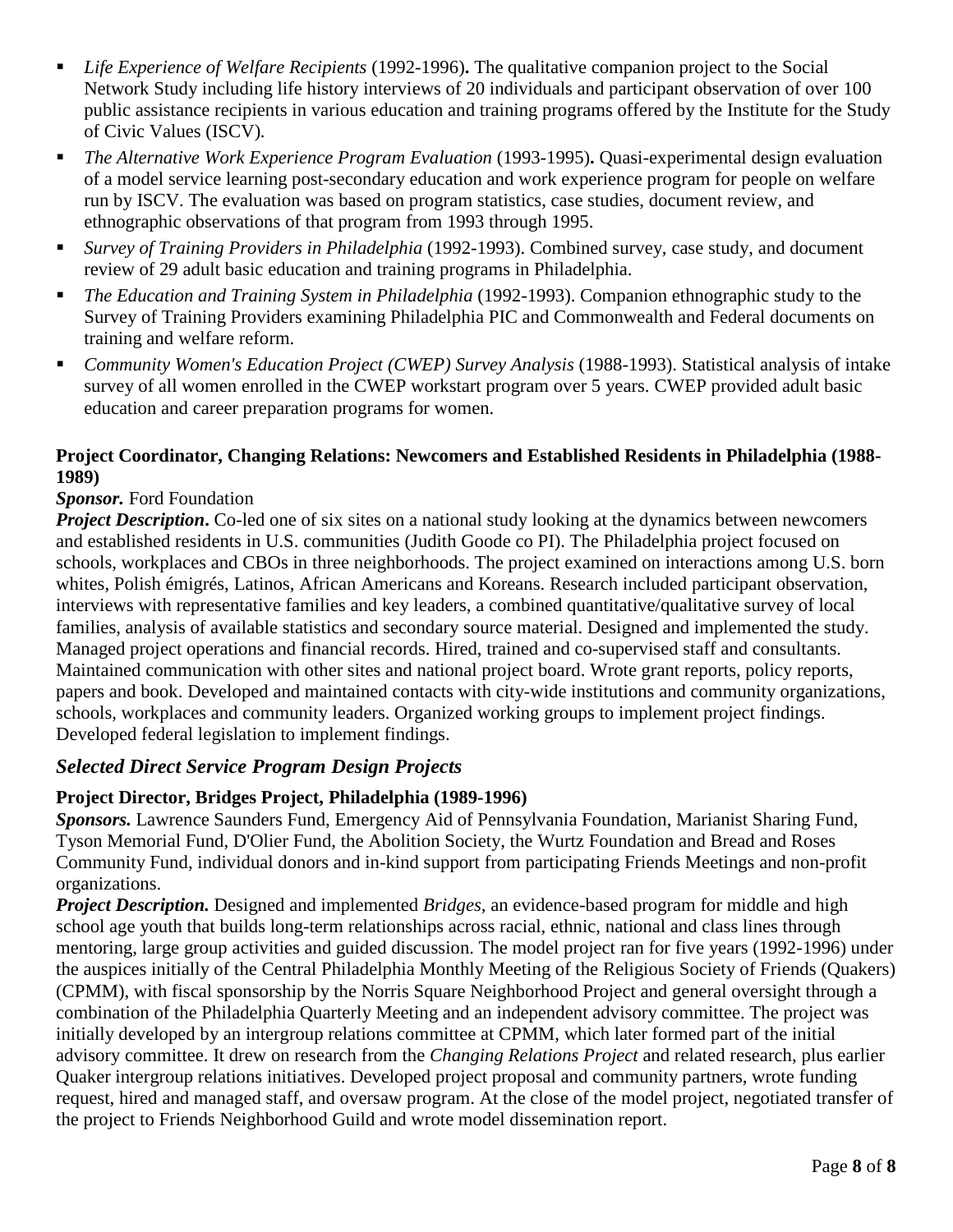# **Project Director, Alternative Work Experience Program (AWEP) (1992-1997)**

*Sponsor.* Philadelphia Private Industry Council

*Project Description.* Piloted, redesigned, and oversaw agency model program combining on-the-job-training, community service workfare placements with an in-house education seminar, case management, and partnered post-secondary educational programs. After its initial year, AWEP was a mandatory program for two-parent families and single parents required to perform community service as part of Pennsylvania's pilot welfare reform initiative and the Job Opportunity Basic Skills (JOBS) program. The model used community service combined with education as a stepping stone to work. Developed RFP, designed program, developed network of non-profits to host community service interns, hired staff, oversaw budget and staff, served as case management and agency ombudsperson, developed and taught seminars, wrote funder requested program reports and invoices, and designed, implemented and wrote evaluation.

# *Selected Policy Development Projects*

#### **Housing Committee Co-chair, Project lead, Housing Policy Analysis for People with Disabilities (2012 present)**

# **Sponsor:** Baltimore County Commission on Disabilities.

*Project Description:* As chair of the Housing Workgroup for the Baltimore County Commission on Disabilities, led a committee research, evaluation and policy development project on the housing situation for people with disabilities in Baltimore county. The project included analysis of all federal, state and local programs and systems to assist with housing for people with disabilities, analysis of county demographics, and development of a comprehensive report with policy recommendations called *Housing Availability and Support Systems for People with Disabilities in Baltimore County: Summary and Evaluation,* Policy Analysis and Recommendations by the Housing Work Group, Baltimore County Commission on Disabilities, Baltimore County, MD. Disseminated report and am currently working on implementation of findings.

# **Invited Participant, Global Young Academy Fresh Eyes on the Refugee Crisis (2015-2016)**

*Organizers:* Global Young Academy, the Dutch Young Academy, and the Royal Netherlands Academy of Arts and Sciences.

*Sponsors:* Global Young Academy, the Dutch Young Academy,the Royal Netherlands Academy of Arts and Sciences, the German Federal Ministry of Education and Research (BMBF), Arq Psychotrauma Expert Group, Prins Bernhard Cultuurfonds, KnowInnovation, the Joint Research Centre of the European Commission, the European Commission's Directorate-General Research and Innovation

*Project Description:* Invited participant in a European consultation hosted by the Global Young academy on the current refugee situation in Europe (see<https://globalyoungacademy.net/fresh-eyes-on-the-refugee-crisis/> ). Contributed especially to the sections on understanding the dynamic between refugees and citizens of host countries, job market integration, and scaling up examples of best practices in project report.

#### **Lead Policy Developer, American Anthropological Association (2002)**

*Sponsor.* Committee on Public Policy of the American Anthropological Association (AAA)*. Project Description.* As a member of a workgroup of AAA members involved in poverty research, collected related research studies and developed a policy statement on the Temporary Assistance for Needy Families (TANF) welfare reform program reauthorization in 2002. The statement was endorsed as AAA's official position and employed since then during TANF reauthorization initiatives. See http://www.aaanet.org/committees/ppc/tanf\_bkgd.htm.

#### **Coalition Coordinator, Campaign for Self-Sufficiency** *(***1992-1997)**

*Sponsor.* Campaign for Self Sufficiency, a coalition of post-secondary education and training providers, adult basic education providers, community legal services, advocacy organizations, the Mayor's Commission on Literacy, and the Philadelphia Private Industry Council (PIC)

*Project Description.* Developed and coordinated coalition concerned with changing federal, Pennsylvania Commonwealth, and Philadelphia policy on post-secondary education for Jobs Training and Partnership Act (JTPA) and JOBS eligible recipients as well as health insurance and welfare reform. The coalition initially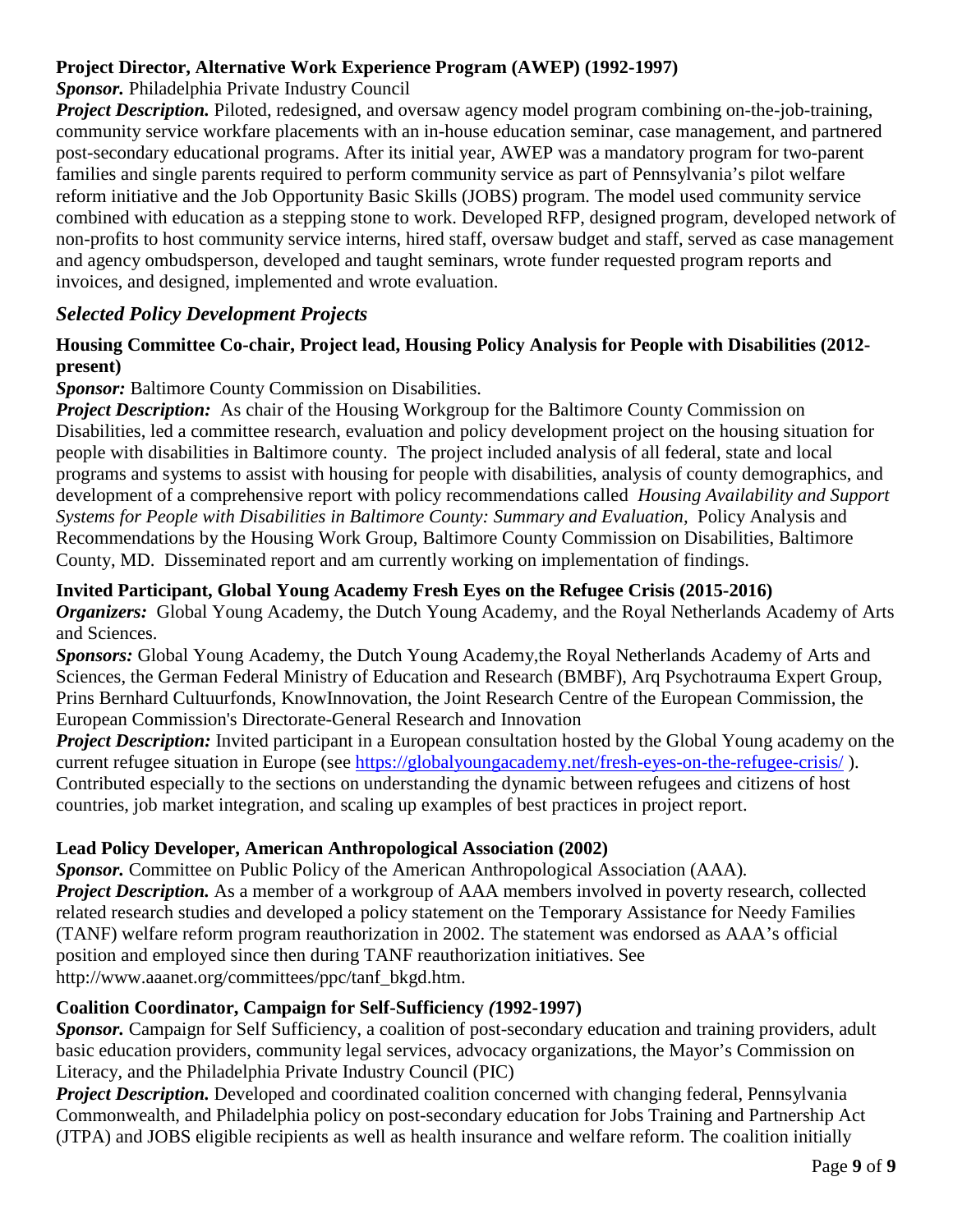included direct service and advocacy organizations, and the Mayors Commission on Literacy. It was monitored and later joined by the Philadelphia PIC. Facilitated coalition discussions and activities. Developed and conducted research related to coalition issues. Developed hearing targeted at the regional Department of Public Welfare and PIC staff and held meetings with Commonwealth officials. Suggested and negotiated changes to Philadelphia PIC contracting policy and Pennsylvania's TANF plan. Wrote position papers and reports in collaboration with coalition members.

#### **American Anthropological Association Congressional Fellow, Changing Relations Act (1989 – 1990)** *Sponsor.* American Anthropological Association

*Project Description.* Worked in the office of Senator Howard Metzenbaum, United States Senate. Developed legislation on intergroup relations based on findings from the *Changing Relations Project* (see entry under research projects above) and earlier model program legislation to address community conflicts. Wrote supporting documentation. Built coalitions in support of proposed legislation. Tracked issues related to race relations and immigration.

# **RECENT CONSULTING ENGAGMENTS**

**Housing for Our Kids with Disabilities in New York City (2016-present):** Working with a group of families interested in developing innovative, integrated housing for their transitioning youth with disabilities, explored housing options for people with disabilities in New York, national innovative housing models, and options to develop and maintain an innovative housing model.

**Social Security Administration/Mathematica (2012-2015)** Member of expert panel Technical Support Group (TSG) for the National Beneficiary Survey (NBS), a survey designed to track the experience of SSI/SSDI recipients for administrative review and research purposes.

**Principal Investigators Association (2012-present)** Developed and presented a series of expert webinars and guides for researchers in health and other fields on interdisciplinary multi-methods research, participatory action research, working with communities and advisory committees, writing successful proposals to NIH, and research ethics and qualitative IRBs.

**Weill Cornell Medical Center (2013)** Developed and presented workshop on participatory action research and outreach to local communities.

**Image Center for People with Disabilities (2011-present):** Designed research and consulted concerning aspects of employment development programs.

#### **Arc of Maryland and Maryland Developmental Disabilities Administration (2009-2010)**

As part of ongoing work regarding disability systems and service quality, developed a practical evaluation tool for agencies and evaluators, and performed studies of resource coordination, work and quality assurance in agencies for people with developmental disabilities.

**Annie E. Casey Foundation (2002-2010)** Developed research and wrote policy reports on social capital for the foundation.

#### **KidneyWise ― a subsidiary of the PKD Foundation (2010)**

Consultant on social capital tools, evaluation, and research for a nonprofit health education initiative designed to "build healthier communities by stopping chronic kidney disease in its tracks."

#### **Georgian Court University Sociology Department (2009)**

Provided advice on curriculum design and collaboration

#### **Bonham Research (2008-2009)**

Worked on the development of Ask-Me! and other studies on quality of life and organizational issues for adults with developmental disabilities for the Arc of Maryland.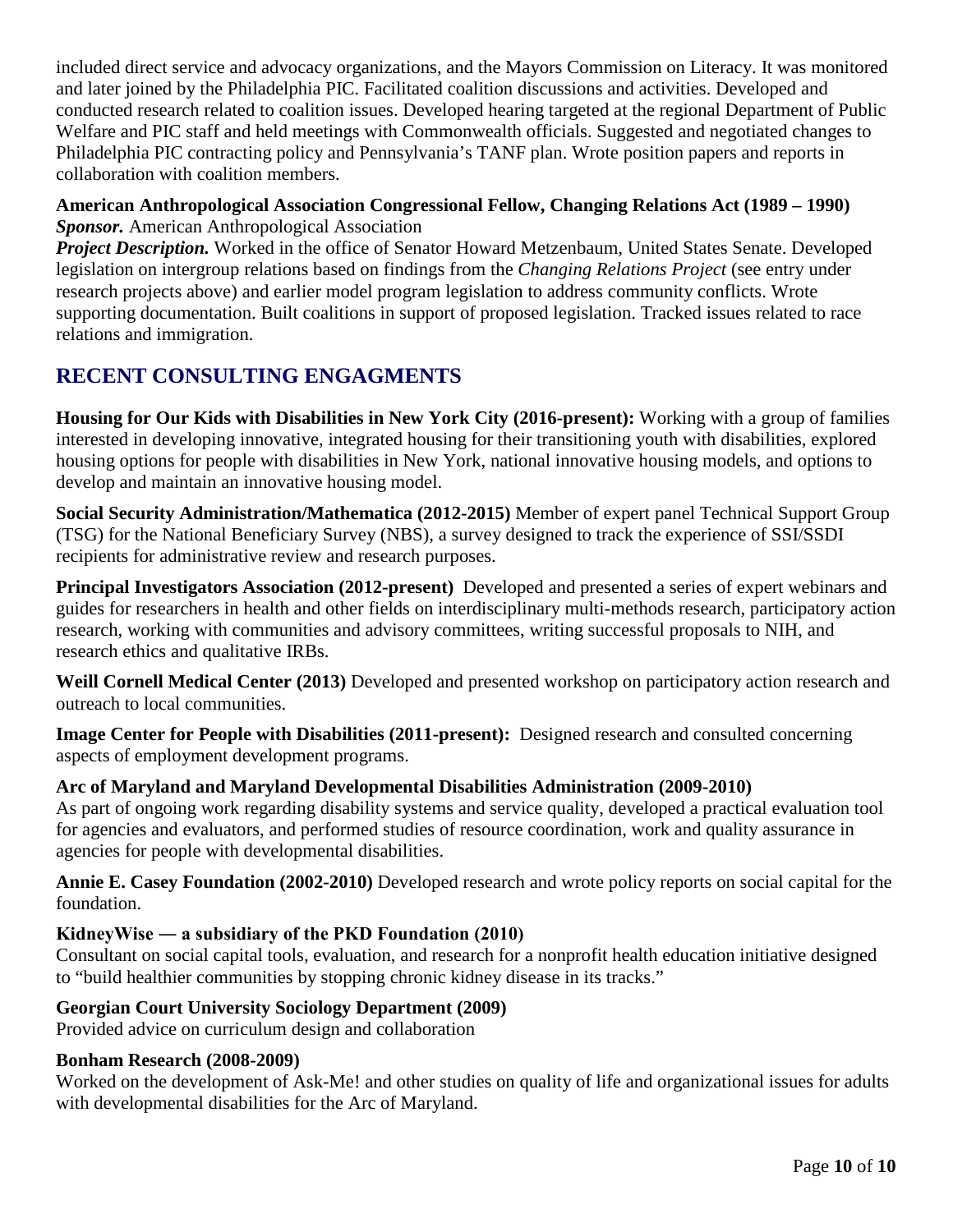#### **Maryland Commission on Human Relations and Maryland Governor's Commission on Hispanic Affairs (2006-2009)**

Developed, sought funding for, and performed initial statistical analysis for a study of the role of Hispanics/Latinos in Maryland and the interaction between Maryland Hispanics/Latinos and state and local government, health, social service, business, employment, and educational and criminal justice systems.

#### **Foundation for Community Empowerment (2005)**

Produced keynote white paper on social capital and community development and presented at community development conference.

# **PROFESSIONAL ACTIVITIES**

# *Professional Memberships*

American Evaluation Association American Association on Intellectual and Developmental Disabilities (AAIDD) American Anthropological Association American Association for the Advancement of Science American Public Health Association American Sociological Association Association for Research on Nonprofits and Voluntary Action Maryland Nonprofits Religious Research Association Society for Applied Anthropology: Fellow Urban Affairs Association Washington Association for Professional Anthropologists

# *Professional Organization Service*

Association for Research on Nonprofits and Voluntary Action (ARNOVA)

- At-large board member, *Theory, Issues, Boundaries Section* (2010-present)
- Track Chair and Conference Abstract Reviewer (1997-present)
- Inaugural Best Paper Award Committee, Chair (2007)
- Founding Deputy Co-Chair, Board Member, Liaison to the ARNOVA Annual Meeting Program Committee, *Community and Grass Roots Associations Section* (1998-2006)

Washington Association for Professional Anthropologists

- Mentoring Program Coordinator (2006-2013)
- Board Member,(2006-2013)
- Inaugural Organizer, Annual Book Event (2006)

American Anthropological Association:

Author, TANF reauthorization policy suggestions and legislative analysis (2002)

Society for Urban, National, Transnational/Global Anthropology

■ Website designer (with Colm Breathnach), *Anthropologists Working on Poverty, Homelessness and Welfare Reform* (2000-2002)

# *Journal Editorial and Review Activities*

Invited Special Issue Editor

- Nonprofit and Voluntary Quarterly Special Issue on Faith-based Organizations (2013)
- Nonprofit Management and Leadership Special Issue on Research Methods for Nonprofits (2006)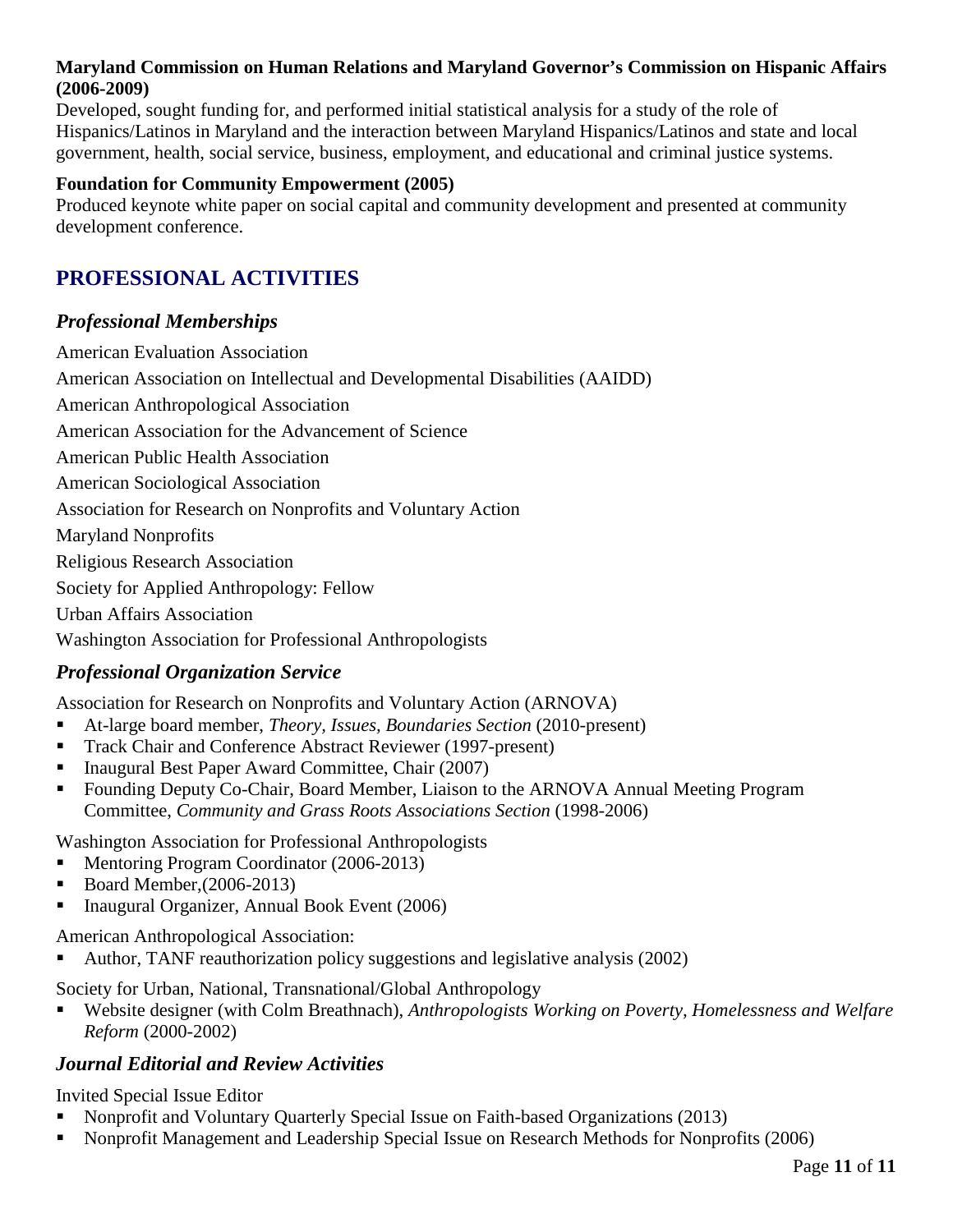American Anthropologist Special Issue on Welfare Reform. Lead co-editor with Rae Bridgeman and Alex Stepick (2002)

Regular Reviewer

- Human Organization
- **Journal of the Religious Research Association**
- **Journal of Urban Affairs**
- Konprofit and Voluntary Sector Quarterly
- Nonprofit Management and Leadership

Occasional Reviewer

- American Ethnologist
- Anthropology and Education Quarterly
- Journal of Ethnic Studies
- Qualitative Sociology

# *Conference Organizer*

# **Religion and the New Immigrants in Washington DC Metro Conference (2003)**

Conference designed for government staff, FBO and immigrant community organizations leaders, and immigrant faith community leaders to share findings from the Catholic University Life Cycle Institute Gateway Cities study sponsored by Pew Charitable Trust. The conference shared findings from this study about the role of immigrant faith communities and non-profits in the Washington DC service delivery arena and as supporting institutions for their founding immigrant communities and discussed implications for government and immigrant serving agencies.

# **Kenosha Conversation Project Conference (April 1998)**

The Conference, which was the central event of a research/practice project funded by the Palmer foundation, brought together stakeholders involved in welfare reform in Kenosha, WI to hear about each other's experience with welfare reform and develop concrete solutions to ongoing issues. Attendees included Kenosha County Job Center staff, Kenosha Human Services employees, local politicians, program participants, employers, faith community representatives, and ancillary agency staff.

#### **From Dependency to Self-Sufficiency: Hearing on the Federal JOBS Legislation (February 1993)**

Hearing for legislators from the City of Philadelphia and the Commonwealth of Pennsylvania sponsored by the Campaign for Self-Sufficiency. Also produced videotape of hearing.

#### **Friendly Politics: An Advocacy Workshop (October 1991)**

Sponsored by Peace and Social Concerns Committees, Central Philadelphia Monthly Meeting, Philadelphia Monthly Meeting, and Peace Committee, Philadelphia Yearly Meeting of the Religious Society of Friends (Quakers).

# **Philadelphia's New "Melting Pot"? (April 1989)**

Temple University Urban Studies Conference.

# *Organizer for Conference Sessions*

**Leveraging Social Capital Through Faith Communities and Faith Based Organizations to Improve Employment and Social Integration for People with Disabilities (December 2016)** Co-organizer with Bill Gaventa. AUCD Conference, Washington DC.

**Organizing without Structure, or, What Happens After the Event is Over? (November 2013)** co-organizer with Howard Lune for the *Theory Issues Boundaries* and *Community and Grassroots Associations* sections of Association for Research in Nonprofit Organizations and Voluntary Action Meetings, Hartford, CN.

# **Envisioning New Directions for the Faith Based Initiative (November 2010)**

Association for Research in Nonprofit Organizations and Voluntary Action Meetings, Alexandria, VA.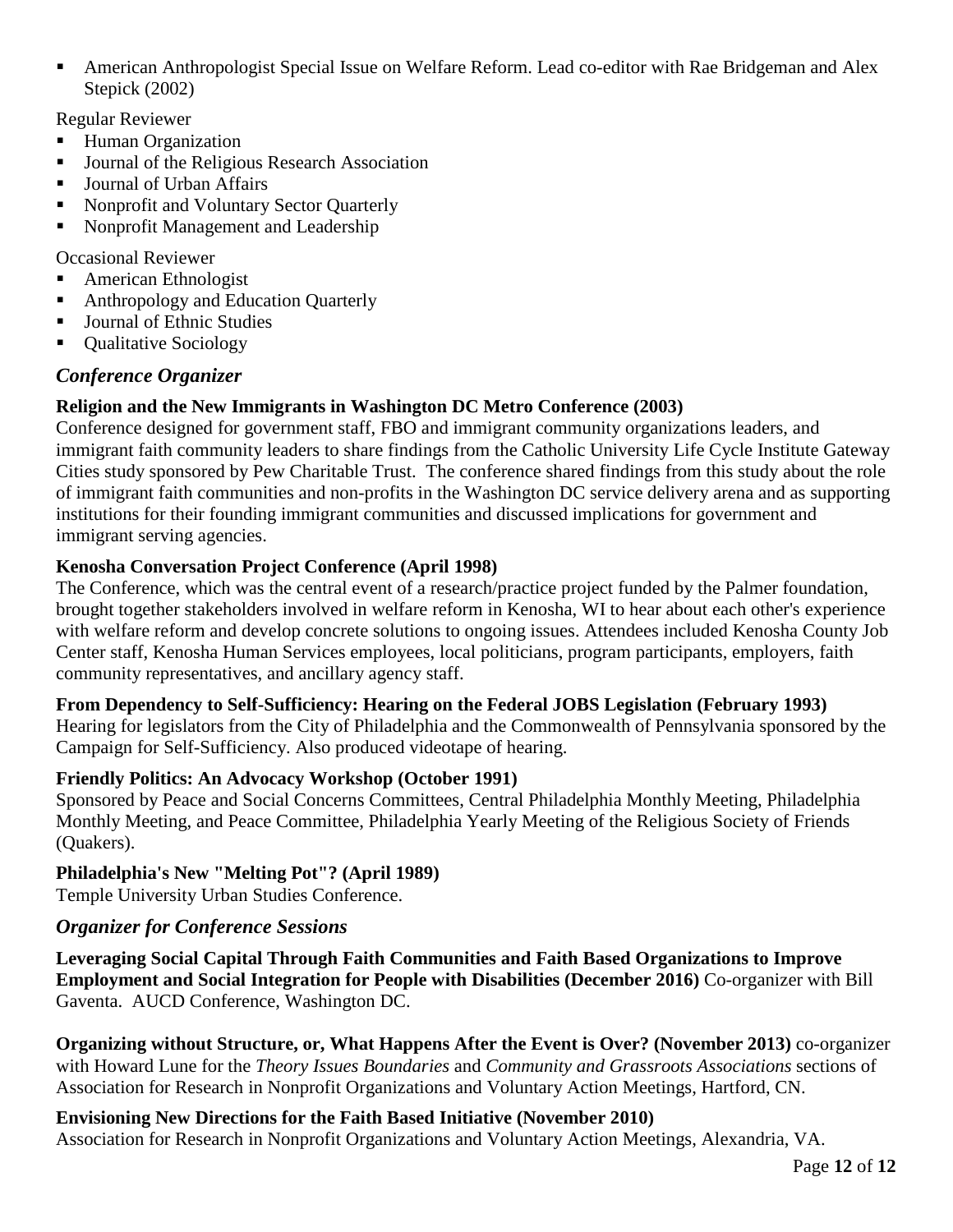# **Dynamics Between FBOs and Faith Communities in Changing Times (October 2010)**

Society for the Scientific Study of Religion/Religious Research Association Meetings, Baltimore, MD, October 2010.

**Support Systems for Faith-based Organizations in a Time of Crisis (March 2010)** Society for Applied Anthropology Meetings, Merida, Mexico.

**Faith Based Community Support Systems (November 2009)** Association for Research in Nonprofit Organizations and Voluntary Action Meetings, Cleveland, OH.

**Understanding Denominational Theology Behind Faith Based Programs (October 2009)** Society for the Scientific Study of Religion/Religious Research Association Meetings, Denver, CO.

#### **Faith Communities and Nonprofits (November 2008)**

Association for Research in Nonprofit Organizations and Voluntary Action Meetings, Philadelphia, PA.

**Dynamics among Umbrella Organizations, FBOs and Religious Communities (November 2007)** Association for Research in Nonprofit Organizations and Voluntary Action Meetings, Chicago, IL.

#### **Between a Rock and a Hard Place: Perspectives on the Relationship among Nonprofits, their Funders, and their Communities (November 2006)**

Association for Research in Nonprofit Organizations and Voluntary Action Meetings, Chicago, IL.

**Denominational Structure and the Content of Faith Based Nonprofits (November 2005)** Double session organized for the Association for Research in Nonprofit Organizations and Voluntary Action Meetings, Washington DC.

#### **Silos and Service Delivery (November 2004)**

Double session organized for the Association for Research in Nonprofit Organizations and Voluntary Action Meetings, Los Angeles.

#### **An Interdisciplinary Conversation on Research Methods Best Practices for Non-profits Studies (November 2003)**

Association for Research in Nonprofit Organizations and Voluntary Action Meetings*,* Denver, CO.

**Keeping the Faith in Faith Based Initiatives? (November 2002)** Association for Research in Nonprofit Organizations and Voluntary Action Meetings*,* Montreal, Canada.

#### **Connections between Churches and Non-profits (November 2001)**

Association for Research in Nonprofit Organizations and Voluntary Action Meetings*,* Miami, FL.

#### **Communities and Organizations in the Post Global Age (March 2001)**

Society for Applied Anthropology Meetings, Merida, Mexico.

#### **Churches, Community Networks and Trust (November 2000)**

Co-organized with Carl Milofsky. Association for Research on Nonprofits and Voluntary Action Meetings, New Orleans, LA.

**Deconstructing "Reform": Health and Welfare at the End of the Millennium (1999)**

Invited session co-organized with Jeff Maskovsky for the Society for Urban, National and Transnational/Global Anthropology and the Society for the Anthropology of North America. American Anthropological Association Meetings, Chicago, IL.

**The Interplay of Community and Organization in Community Level Nonprofits (November 1999)** Co-organized with Carl Milofsky for the Association for Research in Nonprofit Organizations and Voluntary Action Meetings, Arlington, VA.

#### **Public Anthropology: A Workshop (December 1998)**

Society for Urban, National and Transnational/Global Anthropology. American Anthropological Association Meetings, Philadelphia, PA.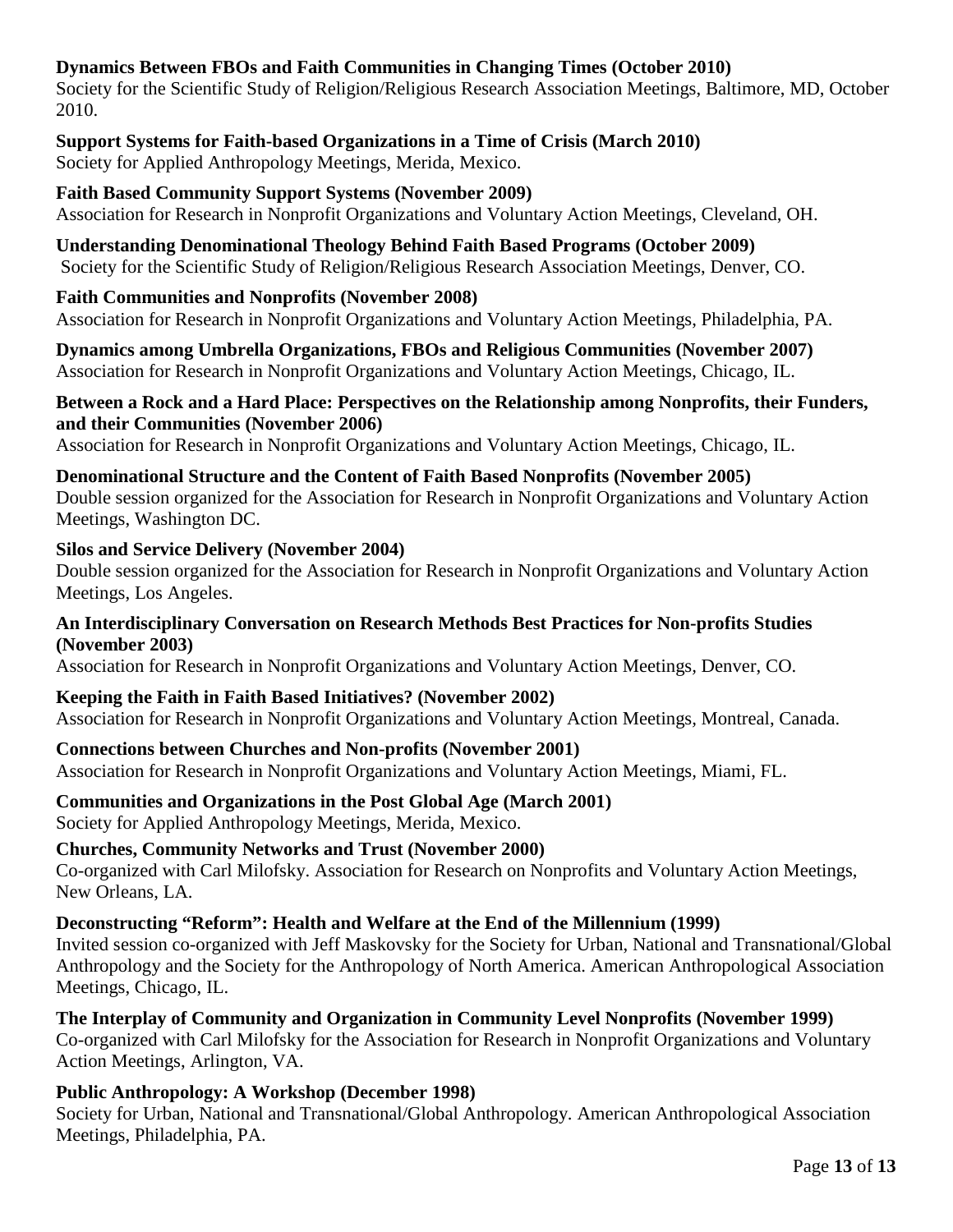# **What is Racism? Experiences that Define in the 1990s (March 1993)**

Co-organized with Lucia Ann McSpadden for the Society for Applied Anthropology Annual Meeting, San Antonio, TX.

#### **Socialization within Diversity: Actions and Expectations among Newcomers and Established Residents in US Schools (November 1989)**

Sponsored by the Council on Anthropology and Education. 88th Annual Meeting of the American Anthropological Association.

#### **Becoming American as Worker and Owner: Changing Relations in the US Economy (November 1989)** Sponsored by the National Association for the Practice of Anthropology. 88th Annual Meeting of the American Anthropological Association, Washington, DC.

#### **Ideology in Transit: Transformations, Expectations and Contradictions as Minority Meets Majority (November 1988)**

Co-organized with Anahid Ordjanian and Hong-Joon Kim. 87th Annual Meeting of the American Anthropological Association, Phoenix, AZ.

# **Aging in a New Context: Adjustment and the Older Refugee (November 1987)**

Co-organized with Lucia Ann McSpadden. Sponsored by the Association for Anthropology and Gerontology. 86th Annual Meeting of the American Anthropological Association, Chicago, IL.

#### **The Dynamics of Refugee Resettlement: Interactions among Refugees, Host Society Institutions and the Community (December 1986)**

Co-organized with Eleni Zatz. Invited Session of the General Anthropology Division at the 85th Annual Meeting of the American Anthropological Association, Washington, DC.

# *Discussant*

# **Organizing without Structure, Or What Happens When the Event is Over? (November 2013)** Co-

organizer and facilitator/discussant for session co-organized by Theory, Issues, Boundaries (TIBS) and Community and Grassroots Associations (CGAP) sections at the Association for Research in Nonprofit Organizations and Voluntary Action Meetings, Hartford CT.

#### **Formation of Social Enterprise (November 2012)**

Volunteered paper session, Association for Research in Nonprofit Organizations and Voluntary Action Meetings, Indianapolis, IN.

#### **Nonprofit Networks (November 2010)**

Volunteered paper session, Association for Research in Nonprofit Organizations and Voluntary Action Meetings, Alexandria, VA.

#### **Comparisons of Nonprofits: Diverse Organizations, Varied Settings (November 2006)**

Volunteered paper session, Association for Research in Nonprofit Organizations and Voluntary Action Meetings, Chicago, IL.

#### **Individuals and Tactics in Building Social Capital (November 2004)**

Volunteered paper session, Association for Research in Nonprofit Organizations and Voluntary Action Meetings, Los Angeles, CA.

#### **Public Myths Private Realities: The Complexities of Poverty through the Anthropological Lens (November 2001)**

Presidential Session, American Anthropological Association Meetings, Washington, DC.

**Ideology, Power and Resistance: Medicaid Managed Care in New Mexico (March 2001)** Society for Applied Anthropology Meetings, Merida, Mexico.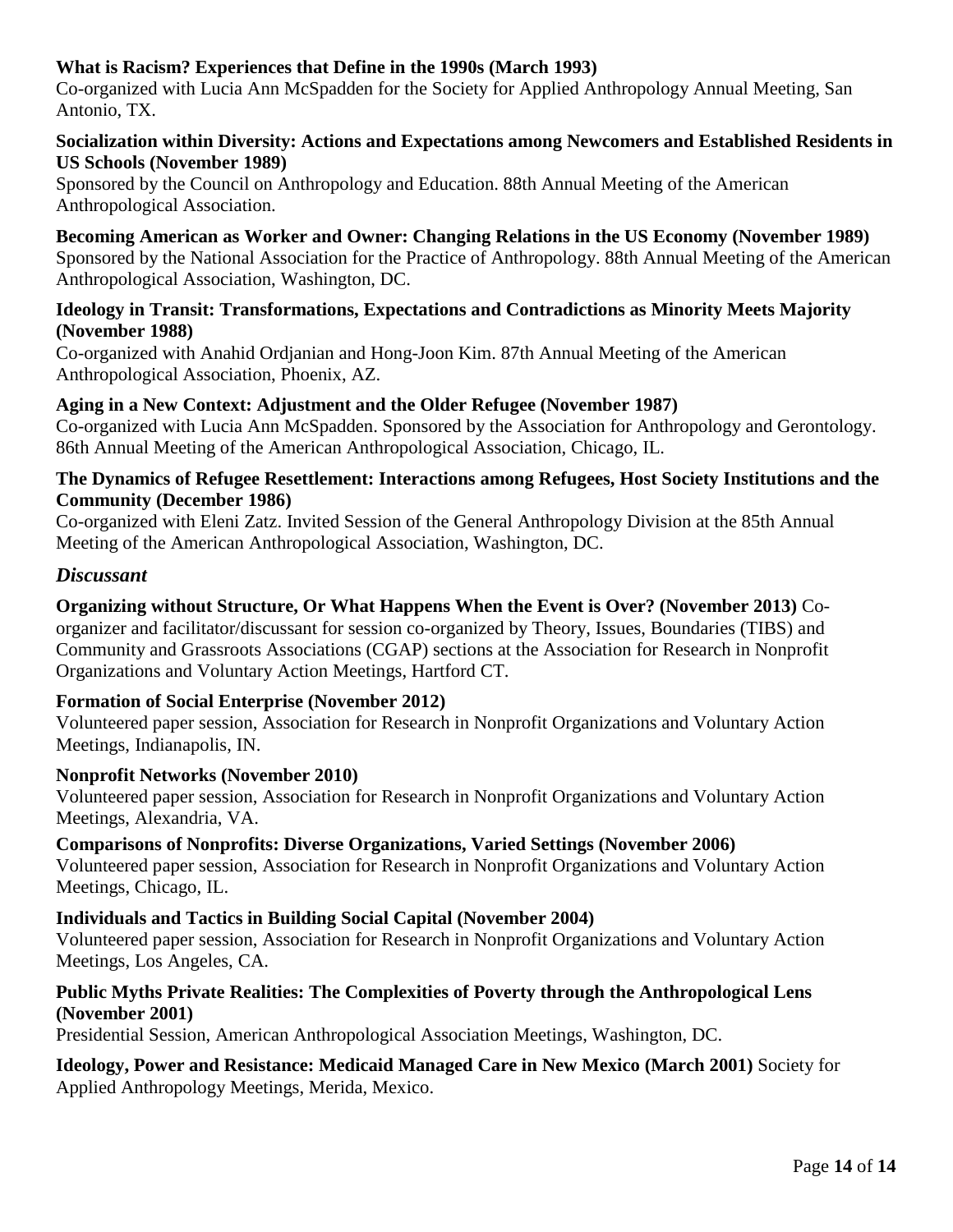# **SELECTED COMMUNITY SERVICE[1](#page-14-0)**

# *University Service*

# **Urban Institute (2003-2005)**

Served on the Advisory Panel for a Hope VI project.

**Legislative Office for Research Liaison, Pennsylvania House of Representatives (2001-2002)**

State System for Higher Education Committee Representative

#### **Interfaith Conference of Greater Milwaukee** and the **Kenosha Women's Commission (1997-2000)**

Worked on the development of community programs to support low income people impacted by welfare reform in Wisconsin.

# *Volunteer Service*

**Associated Jewish Charities of Baltimore Employment Opportunities Task Force (2012-present)** Member of task force working with the Baltimore Jewish Federation and Jewish Community Services (JCS) to develop Jewish community initiatives to supplement JCS programs to assist the long term unemployed in finding permanent work.

#### **Baltimore County Commission on Disabilities (2011-2017)**

Commissioner, chair of Housing Workgroup

#### **Arc of Baltimore (2009-2011)**

Member of the Quality Assurance Committee

#### **American Friends Service Committee: DC Office (2003)**

Served on the evaluation team. Designed questionnaires/focus group questions, conducted evaluation activities, worked with other volunteer evaluation team members and consultant.

#### **Friends Neighborhood Guild (1992-1997)**

Member of Board of Directors, and Chair of Program Committee

#### **Rendell for Mayor Campaign and Rendell Transition Team (1991-1992)**

Researched and wrote issue papers for the election campaign and served as staff on two taskforces for the transition team.

#### **Presbyterian Refugee and Immigration and Migration Efforts (1990-1991)**

Designed and wrote innovative refugee services program proposal.

# **PUBLICATIONS AND PRESENTATIONS**

#### *Books, Book Chapters, and Edited Volumes*

- 1. Schneider, J.A. (2016). Envisioning Religiously Diverse Partnership Systems among Government, Faith Communities and FBOs. In R. Wineburg (editor), Special Issue, Religion, Welfare and Social Service Provision: Common Ground. *Religions* 7,105. [http://www.mdpi.com/journal/religions/special\\_issues/religion-welfare-socialserviceprovision#published](http://www.mdpi.com/journal/religions/special_issues/religion-welfare-socialserviceprovision%23published)
- 2. Schneider, J.A. (2013). Introduction. In J.A. Schneider (Guest Editor), Faith Communities in Context, Special Issue Forum. *Nonprofit and Voluntary Sector Quarterly,* 42 (3): 431-441*.*
- 3. Schneider, J.A. (2013). Comparing stewardship across Faith Based Organizations. In J.A. Schneider (Guest Editor), Faith communities in context: Special issue forum. *Nonprofit and Voluntary Sector Quarterly,* 42 (3): 517-539*.*

<span id="page-14-0"></span><sup>&</sup>lt;sup>1</sup> University Service refers to service provided as part of faculty community service outreach initiatives. Volunteer Service reflects personal *pro bono* activities.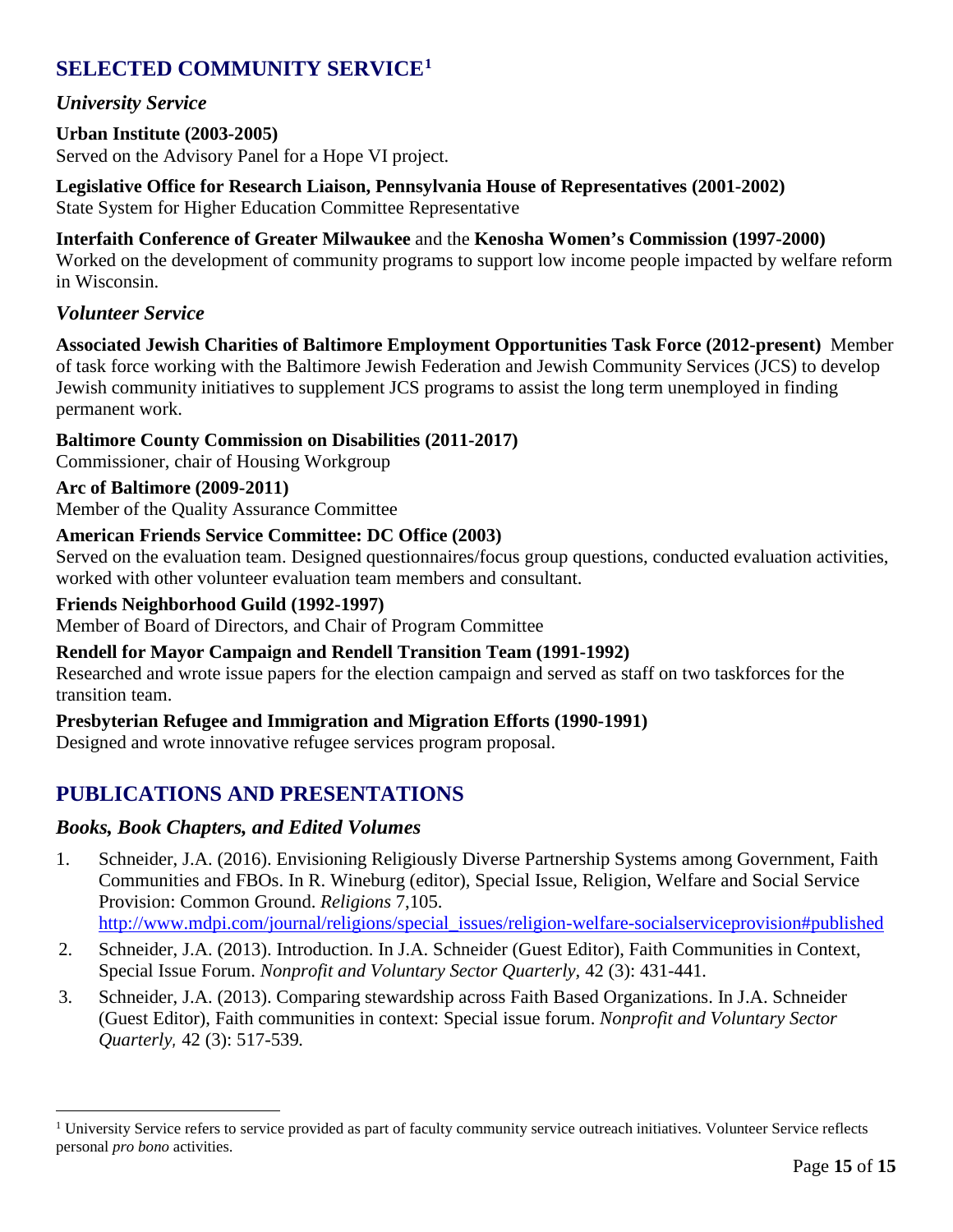- 4. Schneider, J.A. (2010). The role of established faith-based organizations in the U.S. social service sector. In J. Adkins, T. Hefferan, & L. Occhipinti (Eds.), *Bridging the gap.* 165-186. Lanham, MD: Lexington Books.
- 5. Schneider, J.A. (2009). Organizational social capital and nonprofits. In M.E. Harris (Guest Editor), Nonprofits and voluntary action: Theories and concepts. *Nonprofit and Voluntary Sector Quarterly*, 38(4), 643-662*.*
- 6. Schneider, J.A. (2006). Introduction. In J.A. Schneider (Guest Editor), Research methods best practices. *Nonprofit Management and Leadership,* 16(4), 387-394.
- 7. Schneider, J.A. (2006). Using multi-methods ethnography to promote quality service and understand interactions among organizations: Examples from the Kenosha social capital study and neighborhood settlement house needs assessment and evaluation. In J.A. Schneider (Guest Editor), Research methods best practices. *Nonprofit Management and Leadership,* 16(4) 411-428.
- 8. Schneider, J.A. (2006). Small nonprofits and civil society: Civic engagement and social capital. In R.A. Cnaan, & C. Milofsky (Eds.), *Handbook of community movements and local organizations.* 74-88. New York: Springer.
- 9. Schneider, J.A. (2006). *Social capital and welfare reform: Organizations, congregations and communities.* New York: Columbia University Press.
- 10. Schneider, J.A. (2005). Getting beyond the training vs. work experience debate: the role of labor markets, social capital, cultural capital, and community resources in long term poverty. In H. Hartmann (Guest Editor), Women, work and poverty: Women centered research in policy change. *Women, Politics, and Policy,* 27(3/4), 41-54.
- 11. Schneider, J.A. (2002). Free agency practice meets postmodern multiculturalism: Lessons from campus and community research/practice projects in Philadelphia. In T.A. McDonald, M. Orbe, & T. Ford-Ahmed (Eds.), *Building diverse communities: Applications of communication research.* 111-134. New York: Hampton Press.
- 12. Schneider, J.A. (2001). Introduction: Social Welfare and Welfare Reform. In J.A. Schneider, R. Bridgman, & A. Stepick (Eds.), Welfare reform. *American Anthropologist*, 103(3), 705-713*.*
- 13. Schneider, J.A. (1999). The dialectic between research and practice: Learning from welfare reform. In N. Kleniewski, & G. Rabrenovic (Eds.), *Community politics and policy: Research in politics and society* (vol. 7) 135-159. Stamford, CO: JAI Press Inc.
- 14. Goode, J. & Schneider, J.A. (1994). *Reshaping ethnic and racial relations in Philadelphia: immigrants in a divided city.* Philadelphia: Temple University Press.
- 15. Goode, J., Schneider, J.A., & Suki, B. (1992). Transcending boundaries and closing ranks: how schools shape inter-relations. In L. Lamphere (Ed.), *Structuring diversity.* 173-214. Chicago: University of Chicago Press.

# *Journal Articles*

- 16. Schneider, J.A. & Wittberg, P. (2011)**.** Comparing practical theology across religions and denominations. *Journal of the Religious Research Association*, 52(4), 405-426*.*
- 17. Bonham, G.S. & Schneider, J.A. (Under review). Employment of interviewers with intellectual and other developmental disabilities. Submitted to *Intellectual and Developmental Disabilities.*
- 18. Schneider, J.A. (2008). Social capital, civic engagement and trust. *Anthroplogica,* 50(2), 425-428*.*
- 19. Schneider, J.A. (2007). Connections and disconnections between civic engagement and social capital in community based non-profits. *Nonprofit and Voluntary Sector Quarterly*, December 2007, volume 36(4), 572-597
- 20. Schneider, J.A. (2003). Small minority based non-profits in the information age: Examples from Kenosha, WI. *Nonprofit Management and Leadership,* 13(4), 383-399*.*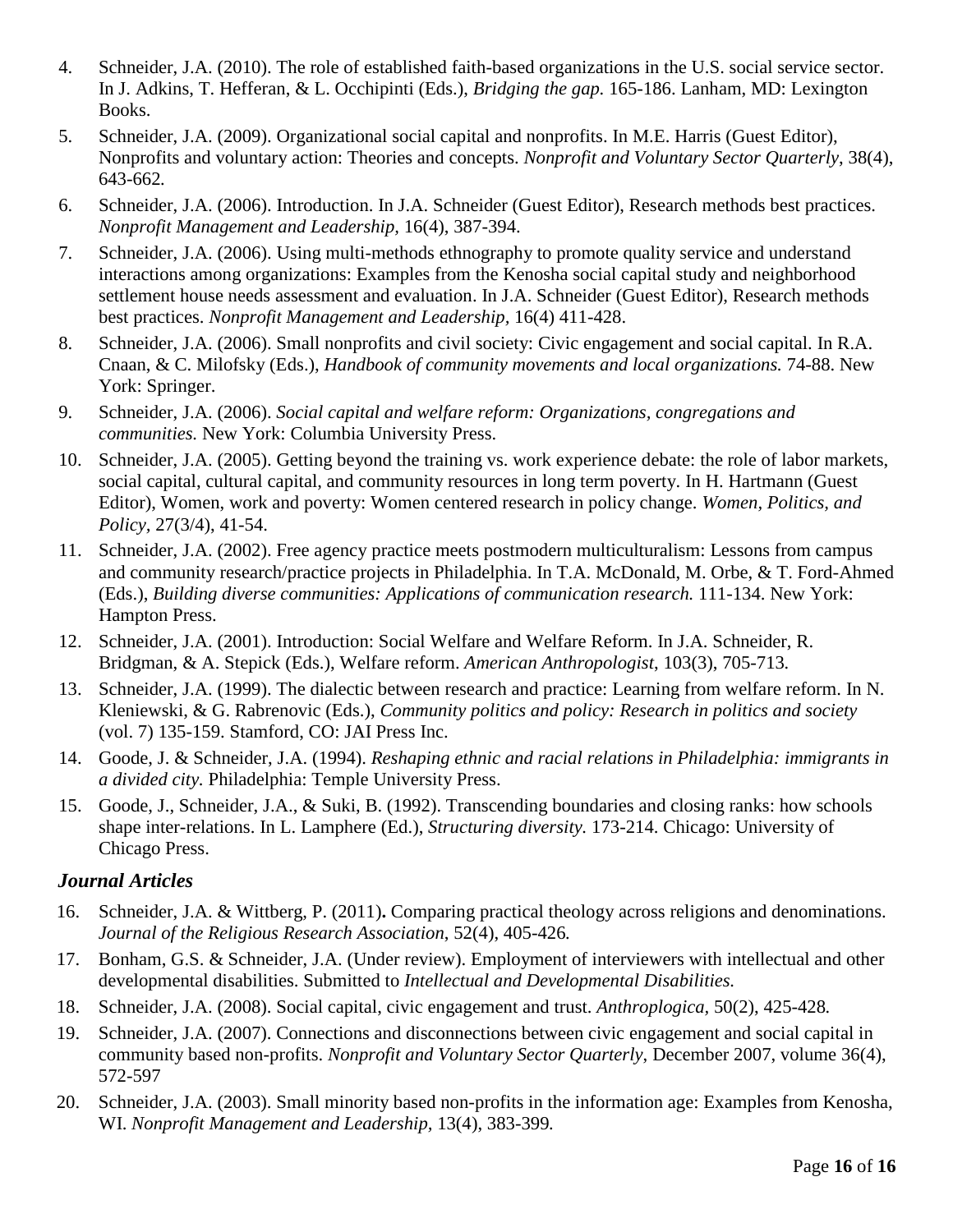- 21. Schneider, J.A. (2002). Social capital and community supports for low income families: Examples from Pennsylvania and Wisconsin. *Social Policy Journal.* 1(1), 35-56.
- 22. Schneider, J.A. (2000). Pathways to opportunity: The role of race, social networks, institutions and neighborhood in career and educational paths for people on welfare. *Human Organization,* 59(1), 72-85.
- 23. Schneider, J.A. (1999). Trusting that of God in everyone: Three examples of Quaker based social service in disadvantaged communities. *Nonprofit and Voluntary Sector Quarterly.* 28(3), 269-295.
- 24. Schneider, J.A. (1999). And how are we supposed to pay for health care?: Views of the poor and the near poor on welfare reform. *American Anthropologist.* 101(4), 761-782*.*
- 25. Schneider, J.A. (1997). Dialectics of race and nationality: Contradictions and Philadelphia working class youth. *Anthropology and Education Quarterly.* 28(4), 493-523*.*
- 26. Schneider, J.A. (1996). Intergroup relations in the United States: Some basic concepts. *NSEE Quarterly.*  22(1), 4-6 & 28-29, and 22(2), 8-9 & 26-27.
- 27. Schneider, J.A. (1995). Fostering equality through service learning. *NSEE Quarterly*, 20(4), 10-11.
- 28. Schneider, J.A. (1994). Fieval is an engineer: Immigrant ideology and economic adjustment of Eastern European refugees*. Identities: Global Studies in Culture and Power.* 1(2), 227-248.
- 29. Schneider, J.A. (1993). Seeking the light within amidst diversity: The challenges of multi-culturalism on campus. *Proceedings, 13th Annual Conference of the Friends Association for Higher Education.*
- 30. Schneider, J.A. (1990). Defining boundaries, creating contents: Puerto Rican and Polish presentation of group identity through ethnic parades. *Journal of Ethnic Studies.* 18(1), 33-58.
- 31. Schneider, J.A. (1989). Patterns for getting by: Polish women's employment patterns in Delaware County, PA, 1900-1930. *The Pennsylvania Magazine of History and Biography*, 114(4), 517-541.
- 32. Schneider, J.A. (1986). Rewriting the SES: Demographic patterns in divorcing families*. Social Science and Medicine.* 23(2), 211-222.

# *Reports, Practitioner Publications and Op-Ed Articles*

- 33. Schneider, J.A. (2017) Housing Options for People with Intellectual and Developmental Disabilities: Discovery Phase Report. [http://chrysaliscollaborations.com/wp-content/uploads/NY-housing-public](http://chrysaliscollaborations.com/wp-content/uploads/NY-housing-public-report-final.pdf)[report-final.pdf](http://chrysaliscollaborations.com/wp-content/uploads/NY-housing-public-report-final.pdf)
- 34. Schneider, J.A. (2017) *Maryland Employer Tax Credits for People with Disabilities.* [http://chrysaliscollaborations.com/wp-content/uploads/Maryland-Employer-Tax-Credits-for-People-with-](http://chrysaliscollaborations.com/wp-content/uploads/Maryland-Employer-Tax-Credits-for-People-with-Disabilities.pdf)[Disabilities.pdf](http://chrysaliscollaborations.com/wp-content/uploads/Maryland-Employer-Tax-Credits-for-People-with-Disabilities.pdf)
- 35. Schneider, J.A. (2017) *Social Capital, Community and Place: A Primer.* <http://chrysaliscollaborations.com/wp-content/uploads/Knight-Social-Capital-primer-final.pdf>
- 36. Schneider, J.A. (2017) *Questions and Answers About Social Capital.*  <http://chrysaliscollaborations.com/wp-content/uploads/Questions-and-Answers-About-Social-Capital.pdf>
- 37. Schneider, J.A. (2016*) Using Social Capital to Help Individuals with Disabilities Get Jobs: A Guide for Individuals and Families.* Catonsville, MD: Chrysalis Collaborations*.*
- 38. Schneider, J.A. (2016) *Using Social Capital to Get Jobs for People with Disabilities: A Primer for Agencies* Catonsville, MD: Chrysalis Collaborations. Available at [Using Social Capital to Get Jobs for](https://www.amazon.com/dp/1537045954)  [People with Disabilities: A Primer for Agencies](https://www.amazon.com/dp/1537045954)
- 39. Schneider, J.A. (2014) Multi-methods Research Design for Applied and Translational Projects: A Guide for Health, Human Services and Population Science Researchers [https://principalinvestigators.org/product/multi-methods-research-design-for-applied-and-translational-projects](https://principalinvestigators.org/product/multi-methods-research-design-for-applied-and-translational-projects-guide/)[guide/](https://principalinvestigators.org/product/multi-methods-research-design-for-applied-and-translational-projects-guide/)
- 40. Schneider, J.A. (2014) *Revising and Resubmitting Research Grants to NIH: Tips for Success.* Principal Investigators Association. [https://principalinvestigators.org/product/participatory-action-research-from-a](https://principalinvestigators.org/product/participatory-action-research-from-a-to-z-a-comprehensive-guide/)[to-z-a-comprehensive-guide/](https://principalinvestigators.org/product/participatory-action-research-from-a-to-z-a-comprehensive-guide/)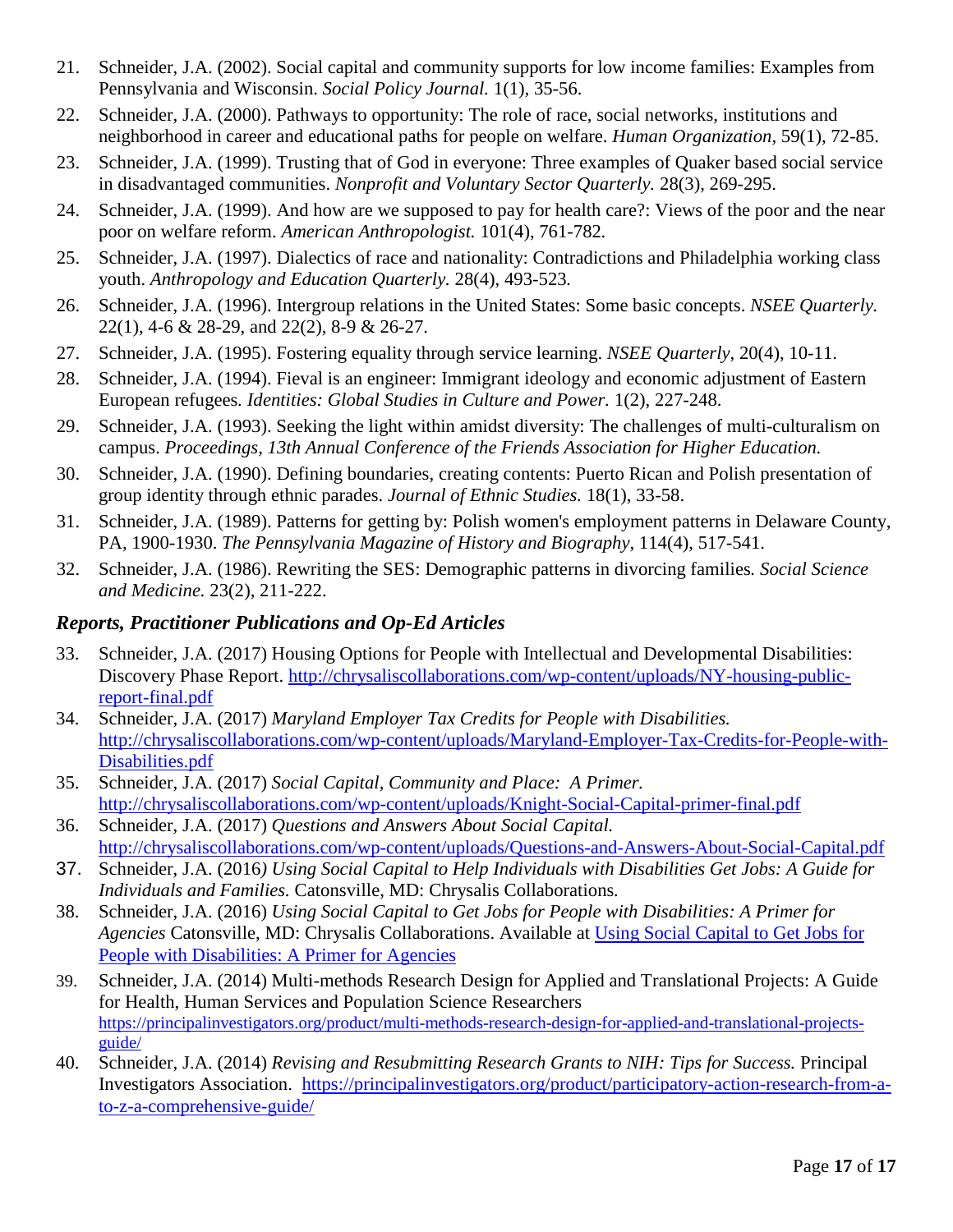- 41. Schneider, J.A. (2013) *Interdisciplinary Research Teams*. Principal Investigators Association. <https://principalinvestigators.org/product/interdisciplinary-research-teams-guide/>
- 42. Schneider, J.A. (2013) *R24 Grants Guide*. Principal Investigators Association. [www.principalinvestigators.org](http://www.principalinvestigators.org/)
- 43. Schneider, J.A. (2013) *Participatory Action Research Guide*. Principal Investigators Association. <https://principalinvestigators.org/product/revising-and-resubmitting-nih-proposals-guide/>
- 44. Schneider, J.A. (2013) *Qualitative Research and IRB: A Comprehensive Guide*. Principal Investigators Association. <https://principalinvestigators.org/product/qualitative-research-irb/>
- 45. Schneider, J.A., Dressler, D., Bullis, M., Marseilles, M., Franklin, H. (2013) *Housing Availability and Support Systems for People with Disabilities in Baltimore County: Summary and Evaluation*. Policy Analysis and Recommendations by the Housing Work Group, Baltimore County Commission on Disabilities, Baltimore County, MD.
- 46. Schneider, J.A. (2012) *How has the recession affected employment for people with disabilities?* <http://www.imagemd.org/disability-unemployment-report.doc>
- 47. Schneider, J.A. (2011) *Who are the Long Term Unemployed in this Recession and What can be Done to Help Them?* <http://www.thecyberhood.net/documents/papers/unemployment.pdf>
- 48. Schneider, J.A. (2011) *Disability Employment Literature Review.* Produced for the Image Center as part of the Successful Employment for People with Disabilities Project. [http://www.imagemd.org/Disability-](http://www.imagemd.org/Disability-Employment-Literature-Review.pdf)[Employment-Literature-Review.pdf](http://www.imagemd.org/Disability-Employment-Literature-Review.pdf)
- 49. Schneider, J.A. (2011) A Different Breed of Jobless: Older, Educated. *Baltimore Sun,* 11/20/11. <http://www.baltimoresun.com/news/opinion/oped/bs-ed-unemployment-20111019,0,5664954.story.>
- 50. Schneider, J.A. (2010). *Social capital and social geography*. Annie E. Casey Foundation. Baltimore: Annie E. Casey Foundation.
- 51. Schneider, J.A. (2010). *Introduction.* In J.A. Schneider & I. Morrison (Eds), *Comparing strategies to maintain connections across religions: Findings from the Maintaining Vital Connections Study.* Faith and Organizations Project Report*.* College Park, MD: University of Maryland College. [http://www.faithandorganizations.umd.edu/.](http://www.faithandorganizations.umd.edu/)
- 52. Schneider, J.A. & Meyer, M. (2010). *Organization/faith community relations in the Religious Society of Friends (Quakers).* In J.A. Schneider & I. Morrison (Eds), Comparing *strategies to maintain connections across religions: Findings from the Maintaining Vital Connections Study.* Faith and Organizations Project Report*.* College Park, MD: University of Maryland College. [http://www.faithandorganizations.umd.edu/.](http://www.faithandorganizations.umd.edu/)
- 53. Schneider, J.A. (2010). *Jewish communities and their organizations.* In J.A. Schneider & I. Morrison (Eds), *Comparing strategies to maintain connections across religions: Findings from the Maintaining Vital Connections Study.* Faith and Organizations Project Report*.* College Park, MD: University of Maryland College. [http://www.faithandorganizations.umd.edu/.](http://www.faithandorganizations.umd.edu/)
- 54. Schneider, J.A. (2010). *Comparing stewardship across religions.* In J.A. Schneider & I. Morrison (Eds.), *Comparing strategies to maintain connections across religions: Findings from the Maintaining Vital Connections Study.* Faith and Organizations Project Report*.* College Park, MD: University of Maryland College. [http://www.faithandorganizations.umd.edu/.](http://www.faithandorganizations.umd.edu/)
- 55. Schneider, J.A., Morrison, I., Belcher, J., Wittberg, P., Biuelefeld, W., Sinha, J. & Unruh, H. (2009). *Maintaining vital connections between faith communities and their nonprofits: Overview report on project findings*. College Park, MD: University of Maryland College Park. [http://www.faithandorganizations.umd.edu/.](http://www.faithandorganizations.umd.edu/)
- 56. Schneider, J.A. (2009). *Resource coordination and work.* Baltimore, MD: Arc of Maryland and the Maryland Developmental Disabilities Administration.
- 57. Schneider, J.A. (2007). Organizing faith-based service: Congregational vs. institutional models. *Family and Community Ministries.* 21(1), 25-35.
- 58. Schneider, J.A. (2007). Connecting faith to works for congregation members working with organizations. *Congregations.* 33(4), 30-34. Herndon, VA: Alban Institute.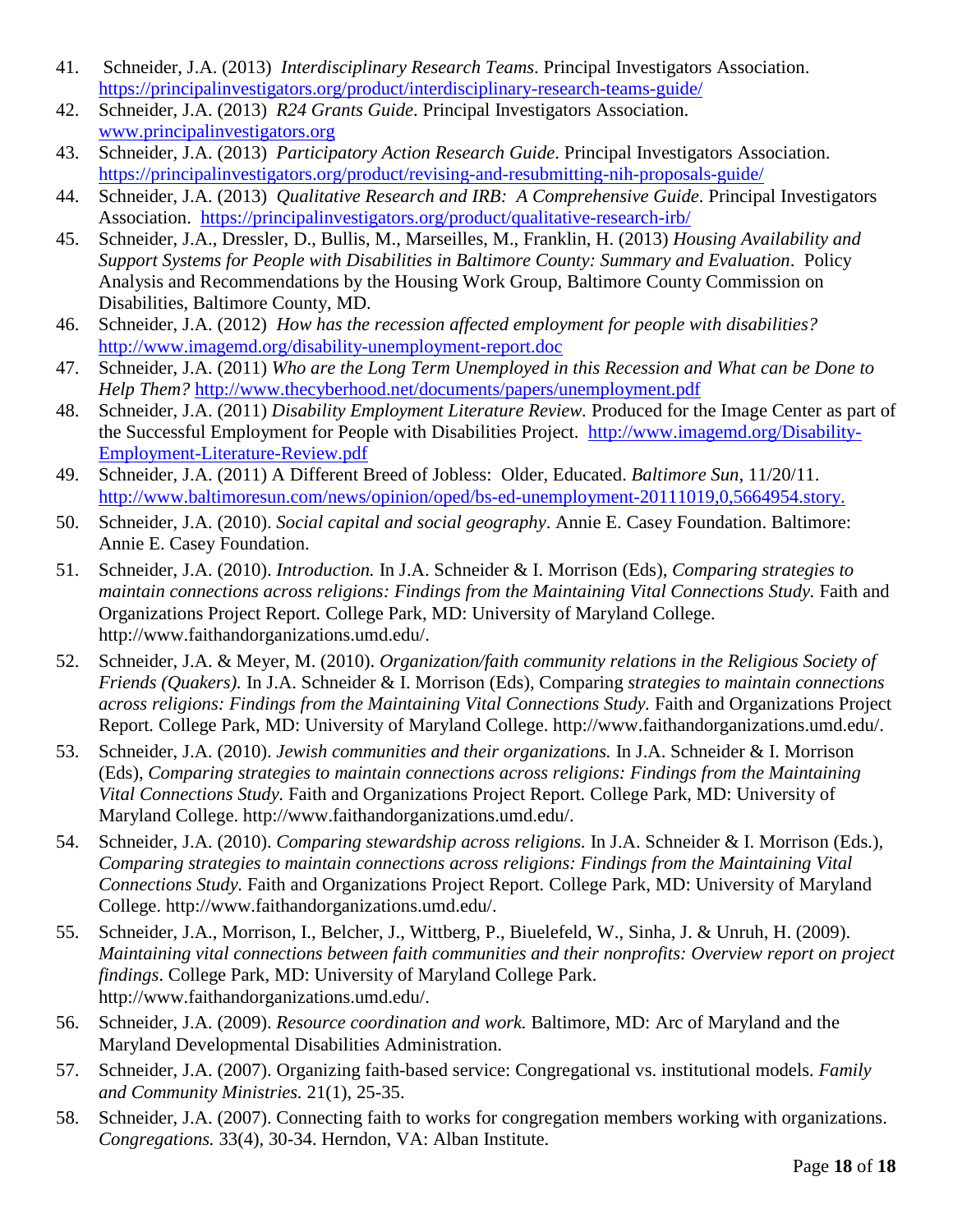- 59. Schneider, J.A. (2006). *Connections between faith communities and their non-profits: Findings from the Faith and Organizations Project Pilot Study on the role of religious culture and theology on social and health services.* Washington DC: George Washington University. [http://www.faithandorganizations.umd.edu/.](http://www.faithandorganizations.umd.edu/)
- 60. Schneider, J.A. (2005). *Social capital, community and economic development.* Dallas, TX: Foundation for Community Empowerment. http://home.gwu.edu/~jschneid.
- 61. Schneider, J.A. (2005). *A model for disseminating evidence-based health education and health services products through government and private systems.* Bethesda, MD: National Cancer Institute, Center for Strategic Dissemination, Office of Education and Special Initiatives.
- 62. Schneider, J.A. (2004). *The role of social capital in building healthy communities.* Baltimore, MD: Annie E. Casey Foundation. http://home.gwu.edu/~jschneid.
- 63. Schneider, J.A. (2004). *Knowledge transfer teams (KTT) evaluation.* Bethesda, MD: National Cancer Institute, Division of Cancer Control and Population Sciences.
- 64. Schneider, J.A. (2003). *Kenosha Social Capital Study Overview.* Washington DC: Aspen Institute (Working paper number 03-017). http://home.gwu.edu/~jschneid.
- 65. Schneider, J.A. (2002). *TANF reauthorization policy suggestions position paper.* Arlington, VA: American Anthropological Association. [http://www.aaanet.org/committees/ppc/tanf\\_bkgd.htm](http://www.aaanet.org/committees/ppc/tanf_bkgd.htm)
- 66. Schneider, J.A., Lamphere, L., & Morgen, S. (2002, October 10). Welfare moms in Congress' cross hairs. *The Albuquerque Tribune*, p. C1-[2](#page-18-0).<sup>2</sup>
- 67. Schneider, J.A. (2001). *Kenosha Social Capital Project education report: Churches, non-profits and community.* Indiana, PA: Indiana University of Pennsylvania. http://home.gwu.edu/~jschneid.
- 68. Schneider, J.A. (1999). *Kenosha Conversation Project education booklet.* Kenosha, WI: University of Wisconsin-Parkside.
- 69. Schneider, J.A. (1999). *Silver Spring Neighborhood Center evaluation report.* Kenosha, WI: University of Wisconsin-Parkside.
- 70. Schneider, J.A. (1998). *Trusting that of God in everyone: Three examples of Quaker based social service in disadvantaged communities.* New Haven: Yale University (Yale Program on Non-Profit Organizations Working Paper Number 255).
- 71. Schneider, J.A. (1997). *Social networks, career and training paths for participants in education and training programs: Technical Report.* Philadelphia, PA: Private Industry Council. http://home.gwu.edu/~jschneid.
- 72. Schneider, J.A. (1997). *Working and welfare: A brief look at the work experience of the public assistance population in Philadelphia.* Philadelphia, PA: 21st Century League.
- 73. Schneider, J.A. (1997). Welfare to network. *Demos Quarterly*, 12, 30-32, London, UK.
- 74. Schneider, J.A. (1996). *Making workfare a success: Alternative work experience program two year evaluation.* Philadelphia, PA: Institute for the Study of Civic Values.
- 75. Schneider, J.A. (1996, November 14). Affirmative action, as told by teenagers. *Philadelphia Inquirer*.
- 76. Schneider, J.A. (1995, September 25). Welfare recipients want to work. *Philadelphia Inquirer.*
- 77. Schneider, J.A. (1995). *Programs to promote self-sufficiency: Survey of training providers in Philadelphia.* Philadelphia, PA: Institute for the Study of Civic Values.
- 78. Schneider, J.A. & Goode, J. (1994, June 30). Philadelphia's race relations ― a mixed picture. *Philadelphia Inquirer*.
- 79. Schneider, J.A. & Goode, J. (1989, November 7). Language: Is it barrier or bridge? *Philadelphia Inquirer*.

<span id="page-18-0"></span><sup>&</sup>lt;sup>2</sup> This was a "model" article that then was adapted for publication in over six additional newspapers across the nation.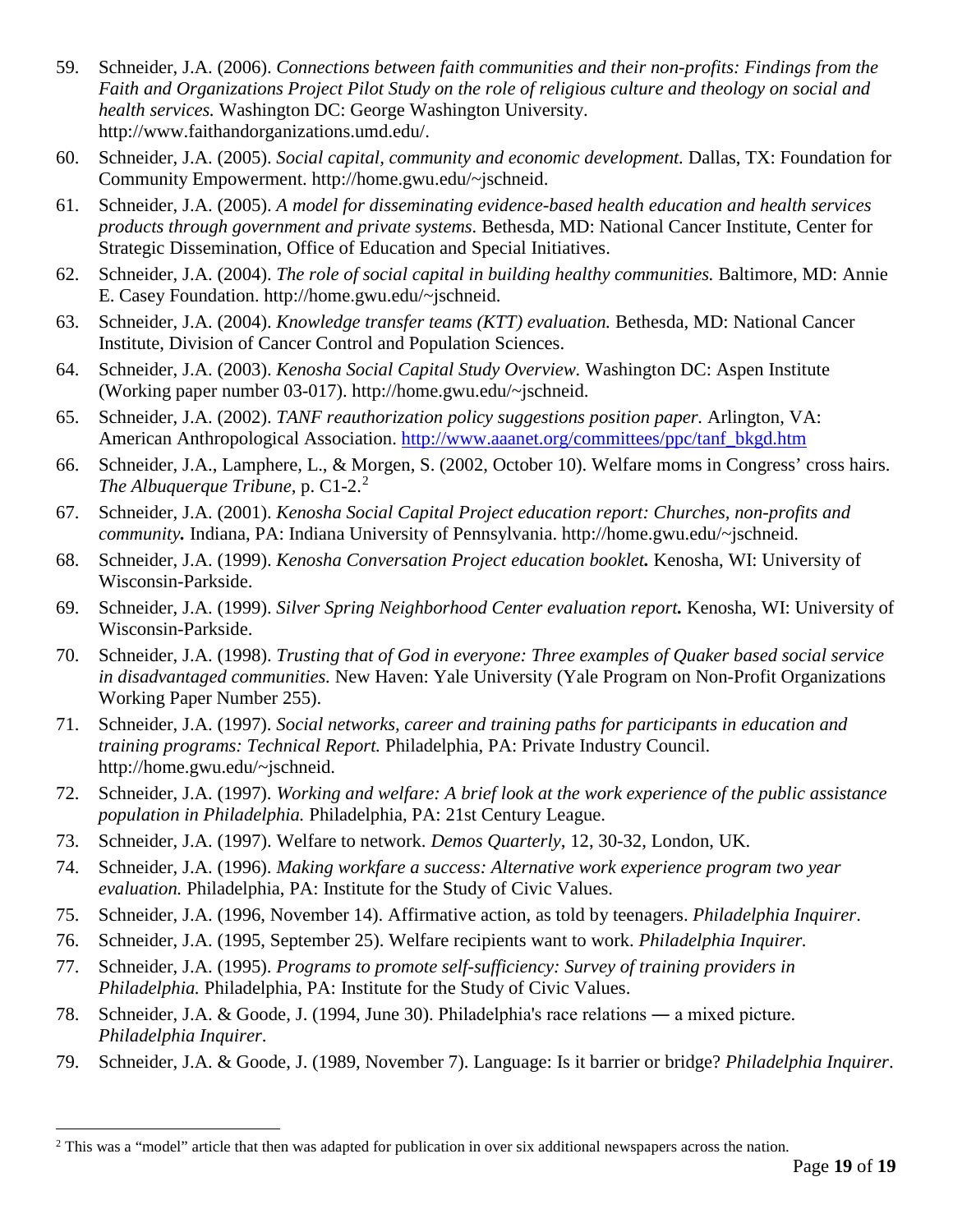- 80. Schneider, J.A. & Goode, J. (1989, August 8). Mutual interests can unite neighborhoods. *Philadelphia Inquirer*.
- 81. Schneider, J.A. (1988). *Instrumental and economic adjustment of Polish and Soviet Jewish refugees in Philadelphia, PA: A study of the context of resettlement.* Washington, DC: National Science Foundation.

### *Presentations (includes selected presentations not otherwise published)*

- 82. Schneider, J.A. (2016, December) *Clarifying the Potential for Social Capital through Faith Communities to Support Employment and Social Integration for People with Disabilities.* AUCD conference, Washington DC.
- 83. Schneider, J.A. (2012, November) *Religious Models of Organization: Lessons on Microstructure from the Faith and Organizations Project.* Paper presented at the 41<sup>st</sup> annual Association for Research on Nonprofit Organizations and Voluntary Action Conference, Indianapolis, IN.
- 84. Schneider, J.A. (2010, November). *Envisioning religiously diverse partnership systems between government, faith communities and faith-based organizations.* Paper presented at the 38th annual Association for Research on Nonprofit Organizations and Voluntary Action Conference, Alexandria, VA.
- 85. Schneider, J.A. (2010, October). *Faith-based organizations as venues for conflicts within the faith.* Paper presented at the Society for the Scientific Study of Religion/Religious Research Association Meetings, Baltimore, MD.
- 86. Schneider, J.A. (2010, March). *Interdisciplinary team research on the connections between faith-based organizations and their founding communities.* Paper presented at the 70<sup>th</sup> annual meeting of the Society for Applied Anthropology, Merida, Mexico.
- 87. Schneider, J.A. (2009, November). *Comparing stewardship across religions*. Paper presented at the 38<sup>th</sup> annual Association for Research on Nonprofit Organizations and Voluntary Action Conference, Cleveland, OH.
- 88. Schneider, J.A. (2009, November). *Strategies for long term self sufficiency.* Paper presented at the Health and Human Services consultative session for the State of Maryland: Engaging TANF and immigrant populations into work activities that create pathways to self-sufficiency. Baltimore, MD.
- 89. Schneider, J.A. (2008, November). *Developing research with faith communities and nonprofits.* Colloquia presented at the 37<sup>th</sup> Annual Association for Research on Nonprofit Organizations and Voluntary Action Conference, Philadelphia, PA.
- 90. Schneider, J.A. (2008, April). *A model using social capital to improve low-income families lives.* Paper presented at the 38<sup>th</sup> Annual Urban Affairs Association Meetings, Baltimore, MD.
- 91. Schneider, J.A., D. Levenson, & G. Anderson, G (2007, November). *Religious culture and umbrella organization/faith-based organization dynamics: Comparing Catholic, Jewish and Quaker umbrella forms*. Paper presented at the 36<sup>th</sup> Annual Association for Research on Nonprofit Organizations and Voluntary Action Conference, Chicago, IL.
- 92. Schneider, J.A. (2007, April). *Asian immigrants supporting the city: Social capital dynamics with urban policy makers.* Paper presented at the 37<sup>th</sup> Annual Urban Affairs Association Conference, Seattle, WA.
- 93. Schneider, J.A. (2006, November). *Between mission and contract: Strategies used by established faithbased organizations.* Paper presented at the 35<sup>th</sup> Annual Association for Research on Nonprofits and Voluntary Action Conference, Chicago, IL.
- 94. Schneider, J.A. (2006, April). *Faith-based communities in a global context: Denominational systems and civic engagement.* Paper presented at Urban Affairs Association Meetings, Montreal, Canada.
- 95. Schneider, J.A. (2005, November). *Faith content and strategies for non-profit action: The impact of denominational structure, culture and belief on nonprofit form, reputation and participants.* Paper presented at the 34<sup>th</sup> Annual Association for Research on Nonprofit Organizations and Voluntary Action Conference, Washington, DC.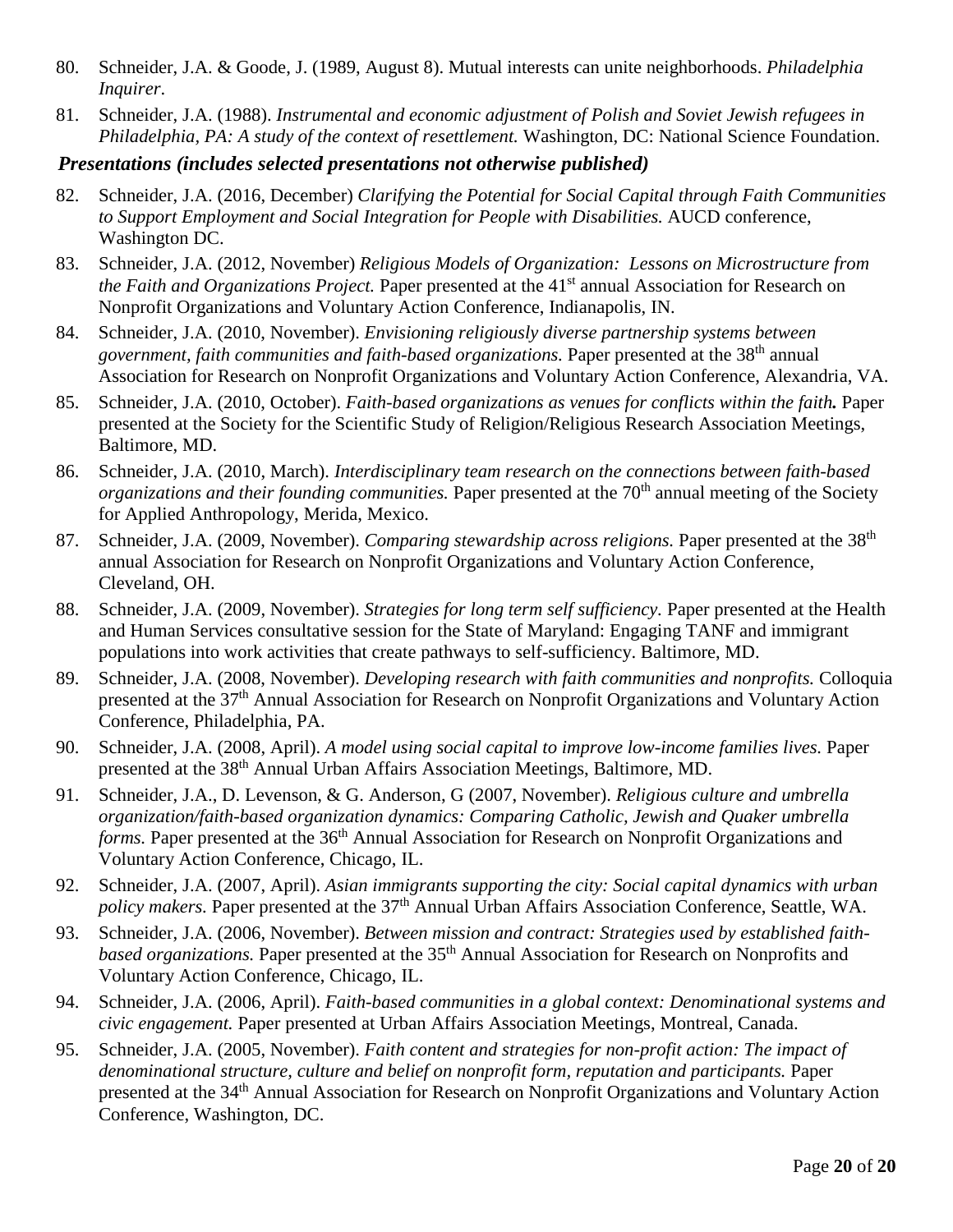- 96. Schneider, J.A. (2005, April). *Government and private sector partnerships in the U.S.: The role of systems and social capital.* Paper presented at the Society of Behavioral Medicine Conference, Boston, MA.
- 97. Schneider, J.A. (2005, April). *Anthropological perspectives and dissemination of evidence based practices and products for quality cancer care.* Paper presented at the Society for Applied Anthropology Meetings, Santa Fe, NM.
- 98. Schneider, J.A. (2004, November). *Silos and social capital: Bridges and barriers to holistic social welfare systems in marginalized communities.* Presented for the 33rd Annual Association for Research on Nonprofit Organizations and Voluntary Action Conference, Los Angeles, CA**.**
- 99. Schneider, J.A. (2004, April). *Service gatekeepers in multicultural cities: Examples from Washington DC, Milwaukee, and Kenosha, Wisconsin.* Paper presented at the 34rd Urban Affairs Association Meetings, Washington, DC.
- 100. Schneider, J.A. (2003, June). *Applying social capital: Organizations, families and communities.* Keynote presentation for the Government of Canada's Interdepartmental Workshop on Social Capital, Meech Lake, Ontario, Canada.
- 101. Schneider, J.A. (2003, March). *Serving the new immigrants: Non-profit and congregation connections in Washington DC.* Paper presented at the Independent Sector Spring Research Forum, Washington D.C.
- 102. Schneider, J.A. (2003, March). *Newcomers serving the city: Immigrant church and non-profit connections in Washington DC and Kenosha, WI.* Paper presented at the 33rd Urban Affairs Association Meetings, Cleveland, OH.
- 103. Schneider, J.A. (2002, November). *Lessons on keeping the faith in faith based initiatives from the refugee resettlement program.* Paper presented at the 31st Annual Conference Association for Research on Nonprofit Organizations and Voluntary Action. Montreal, Quebec, Canada.
- 104. Schneider, J.A. (2002, March). *Social capital and advocacy: Comparing welfare rights, formal organization and church advocacy efforts in three cities.* Paper presented at the 32<sup>nd</sup> annual meeting of the Urban Affairs Association, Boston, MA.
- 105. Schneider, J.A. (2001, November). *Tracking the circle of care: Informal connections between non-profits and churches.* Paper presented at the 30th annual Association for Research in Nonprofit Organizations and Voluntary Action Meetings, Miami, FL.
- 106. Schneider, J.A. (2001, November). *Church supports and welfare reform: Ethnographic lessons from African American and Latino faith communities.* Paper presented at the 100th annual meeting of the American Anthropological Association, Washington, DC.
- 107. Schneider, J.A. (2001, April). *Social capital and social geography: Employment and social service utilization in Milwaukee and Philadelphia.* Paper presented at the 31st annual meeting of the Urban Affairs Association, Detroit, MI.
- 108. Schneider, J.A. (2001, March). *Social capital, community organizations and churches in Kenosha: Exploring the dynamics between and within "majority" and "minority" communities through organizations.* Paper presented at the Society for Applied Anthropology Meetings, Merida, Mexico.
- 109. Schneider, J.A. (2000, November). *Faith through works: Church as a source for non-profit activity, community, social capital and empowerment in Kenosha, WI.* Paper presented at the 29th annual Association for Research in Nonprofit Organizations and Voluntary Action Meetings, New Orleans, LA.
- 110. Schneider, J.A. (2000, July). *Conceptualizing community through non-profits and churches in "minority" communities: Social capital in action in Kenosha, WI.* Paper presented at the 4<sup>th</sup> International Conference of the International Society for Third Sector Research, Dublin, Ireland.
- 111. Schneider, J.A. (1999, November). *Organizations, communities and social capital: Exploring the dynamics between community-based organizations, churches and the communities they serve in a Milwaukee neighborhood.* Paper presented at the 28th annual Association for Research in Nonprofit Organizations and Voluntary Action Meetings, Arlington, VA.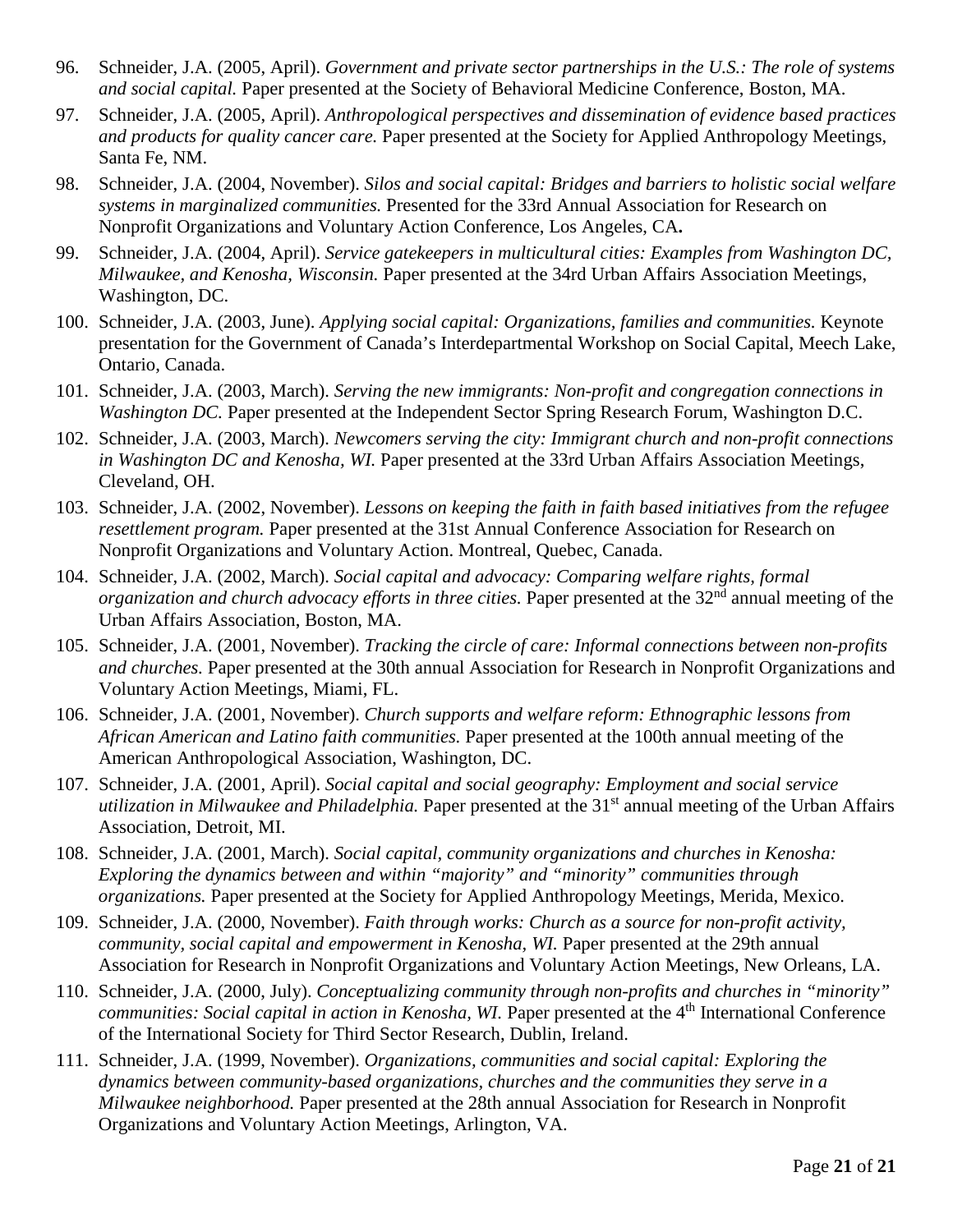- 112. Schneider, J.A. (1999, November). *Organizations and communities: Conceptualizing the dynamics of social capital as support for low income people under welfare reform: The Milwaukee experience.* Paper presented at the 97th annual meeting of the American Anthropological Association, Chicago, IL.
- 113. Schneider, J.A. (1999, April). *We are not just making widgets: Non-profit training providers and welfare reform in Philadelphia.* Paper presented at the 29th Annual Meeting of the Urban Affairs Association, Louisville, KY.
- 114. Schneider, J.A. (1998, December). *Social capital and welfare reform II: Lessons from Philadelphia and Wisconsin.* Paper presented at the 97th annual meeting of the American Anthropological Association, Philadelphia, PA.
- 115. Schneider, J.A. (1998, November). *Social capital and welfare reform I: Inter-organization dynamics among churches and W-2 agencies in Wisconsin.* Paper presented at the 27th annual Association for Research in Nonprofit Organizations and Voluntary Action Meetings, Seattle, WA.
- 116. Schneider, J.A. (1998, April). *Linking welfare recipients to jobs: Connections between client abilities, previous work and education history, social isolation and placement in a rapid attachment program.*  Paper presented at the 28th Annual Urban Affairs Association Meetings, Fort Worth, TX.
- 117. Schneider, J.A. (1995, November). *The second generation looks at affirmative action.* Paper presented at the 94th annual meeting of the American Anthropological Association, Washington, DC.
- 118. Schneider, J.A. (1994, November). *I'm not oppressed just because I'm not white: Multi-culturalism programs and daily life on college campuses.* Paper presented at the 93rd annual meeting of the American Anthropological Association, Atlanta, GA.
- 119. Schneider, J.A. (1993, March). *Black and white on color: multiple meanings of racism in Philadelphia.* Paper presented at the Society for Applied Anthropology Meetings, San Antonio, TX.
- 120. Schneider, J.A. (November 1990). Missing links: The US Federal policy process and refugee resettlement for Eastern European refugees. Paper presented at the 89th annual meeting of the American Anthropological Association, New Orleans, LA.
- 121. Schneider, J.A. (August 1990). Power relations and the political discourse on human relations in changing Philadelphia neighborhoods. Paper presented at the American Sociological Association Meetings, Washington, DC.
- 122. Schneider, J.A. (January 1989). And they all preferred beef: A reassessment of "ethnicity" in historical archaeology. Paper presented at the Archaeological Congress, Baltimore, MD.
- 123. Schneider, J.A. (November 1987). Help me, help you: Redefinition of roles for Soviet Jewish refugees within an American context. Paper presented at the 86th Annual Meeting of the American Anthropological Association, Chicago, IL.
- 124. Schneider, J.A. (December, 1986). Immigrant group/ethnic group: Polish refugees and the Polish American community. Paper presented at the 85th Annual Meeting of the American Anthropological Society, Philadelphia, PA.
- 125. Schneider, J.A. (June, 1986). Immigrants in an American industrial community: Sackville Woolen Mills 1900 - 1914. In H. Wright & R. Vogel (Eds.), *Proceedings the Fifth Tri-annual Conference on the Conservation of the Industrial Heritage*, Washington DC: Society for Industrial Archeology,
- 126. Schneider, J.A. (1986, April). Refugee policy and goodness of fit: Understanding social service agency behavior in the context of national policy. Paper presented at the Seventh University of Pennsylvania Anthropology in Education Research Forum, Philadelphia, PA.
- 127. Schneider, J.A. (1985, December). Immigrants as labor: Explorations into the relationship between U.S. immigration policy and economic structure. Paper presented at the 84th Annual Meeting of the American Anthropological Society, Washington, DC.